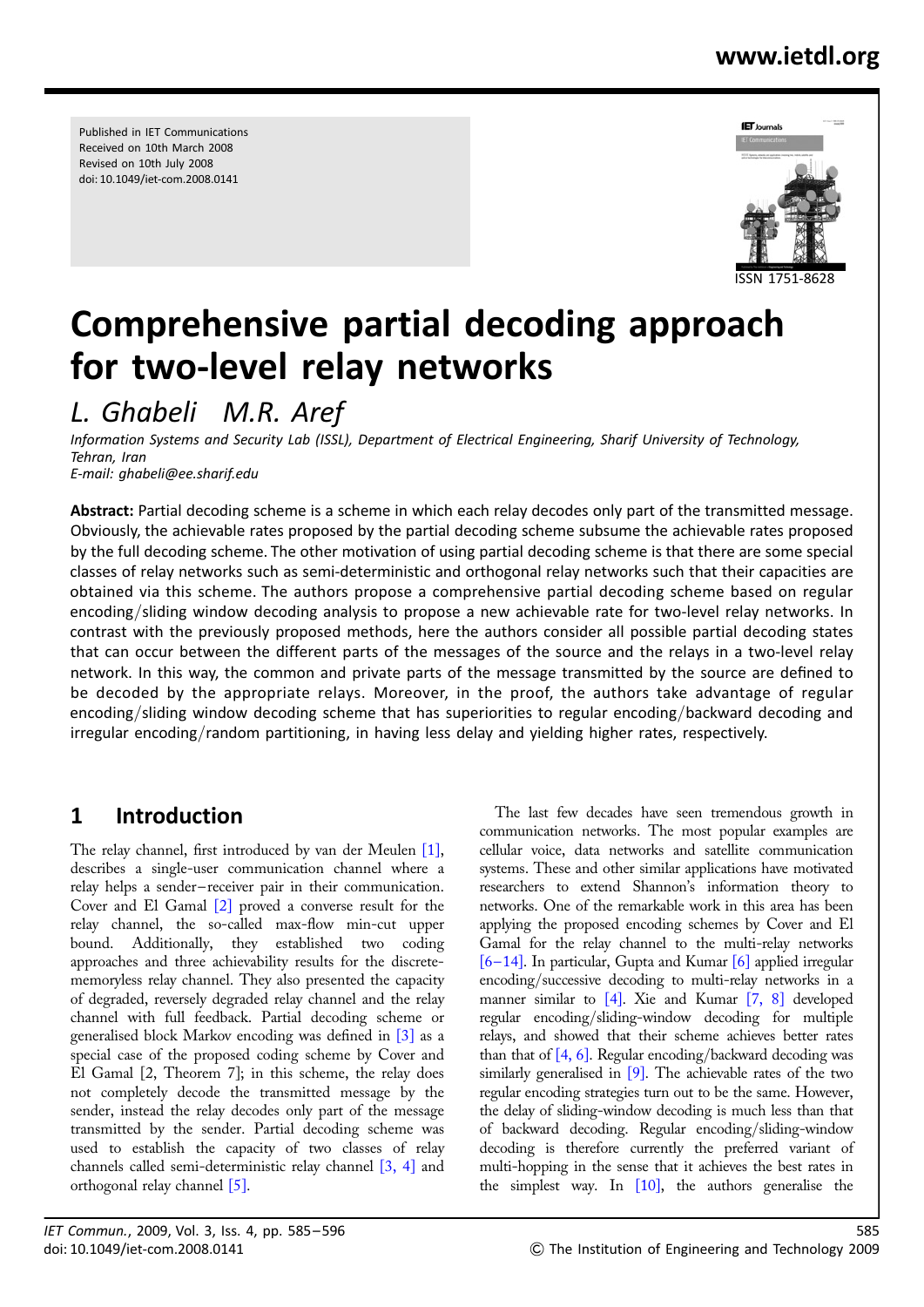compress-and-forward strategy and also give an achievable rate when the relays use either decode-and-forward or compressand-forward. Additionally, they add partial decoding to the later method when there are two relays. In their scheme, first relay uses decode-and-forward, and second relay uses compress-and-forward. Second relay further decodes the signal partially from first relay before compressing its observation. They made the second relay output statistically independent of the first relay and the transmitter outputs. In [11, 12], parity-forwarding protocol is introduced, and a structured generalisation of decode-and-forward strategies for multiple-relay networks with feed-forward structure based on such protocol is proposed. In their method, each relay chooses a selective set of previous nodes in the network and decodes all messages of those nodes. Parity forwarding was shown to improve previous decode-and-forward strategies, and it achieves the capacity of new forms of degraded multi-relay networks.

There are also some new works done for generalising partial decoding scheme to multi-relay networks  $[13-15]$ . The motivation of using partial decoding scheme is that there are some special classes of relay networks such as semi-deterministic and orthogonal relay networks that their capacities are obtained via this scheme. In [13], a generalisation of partial decoding scheme was applied to two-relay networks; in this method, all the relays in the network successively decode only part of the messages transmitted by the previous relay before they arrive at the destination. In this way, using auxiliary random variables that indicate the message parts results in the flexibility in defining some special classes of relay networks that the proposed rate obtain their exact capacities, e.g. it was shown that the capacity of feed-forward semi-deterministic can be obtained by the proposed method. In  $[14]$ , the results of [13] were generalised to N-relay networks and the capacity of feed-forward semi-deterministic and orthogonal relay networks with N relays was obtained. In [15], a mixed strategy for multi-relay networks was derived based on using a combined approach of partial decoding and the ideas of successive refinement with different side information at the receivers.

In this work, we propose a comprehensive generalisation of partial decoding scheme for two-level relay network and obtain a better achievable rate. In the proof, we use the method of regular encoding/sliding window decoding that is presented for full decoding strategy in [7, 8]. In contrast with the previously proposed partial decoding approach  $[13-15]$ , in the proposed method in this paper, we consider all possible partial decoding states that can occur between different parts of the transmitted message by the source and the relays in a two-relay network, e.g. (1) second relay can decode part of the transmitted message by the source in addition to the part of the transmitted message by the first relay, (2) there are individual parts of the transmitted message by the source that is only allowed to be decoded by the related relay and (3) there is common part of the transmitted message by the source that can be decoded by both relays. Another preference of our method is taking advantage of regular encoding/sliding window decoding strategy [7, 8], which potentially yields higher rates for relay networks in comparison with random partitioning, and it has less delay in comparison with regular encoding/backward decoding scheme, which are used in the previously proposed partial decoding scheme [13 – 15]. These properties of regular encoding/backward decoding scheme have been proved in  $[8]$ . It is also shown that the proposed rate in this paper subsumes the wellknown previously presented rate by Xie and Kumar [8], which is based on decode-and-forward strategy.

The rest of this paper is organised as follows: Section 2 introduces modelling assumptions and notations. In Section 3, we review some theorems and concepts about sequential relaying based on partial decoding scheme. In Section 4, we drive a new achievable rate for relay networks based on comprehensive partial decoding approach. Finally, some concluding remarks are provided in Section 5.

### 2 Definitions and preliminaries

The discrete memoryless relay network shown in Fig. 1 [4, Fig. 2.1] is a model for the communication between a source  $X_0$  and a sink  $Y_0$  via N intermediate nodes called relays. The relays receive signals from the source and other nodes and then transmit their information to help the sink to resolve its uncertainty about the message. To specify the network, we define  $2N+2$  finite sets:  $\mathcal{X}_0 \times \mathcal{X}_1 \times \cdots \times$  $\mathcal{X}_N \times \mathcal{Y}_0 \times \mathcal{Y}_1 \times \cdots \times \mathcal{Y}_N$  and a probability transition matrix  $p(y_0, y_1, \ldots, y_N | x_0, x_1, \ldots, x_N)$  defined for all  $(y_0, y_1, \ldots, y_N, x_0, x_1, \ldots, x_N) \in \mathcal{Y}_0 \times \mathcal{Y}_1 \times \cdots \times \mathcal{Y}_N \times$  $\mathcal{X}_0 \times \mathcal{X}_1 \times \cdots \times \mathcal{X}_N$ . In this model,  $X_0$  is the input to the network,  $Y_0$  is the ultimate output,  $Y_i$  is the *i*th relay output and  $X_i$  is the *i*th relay input.

An  $(M, n)$  code for the network consists of a set of integers  $W = \{1, 2, ..., M\}$ , an encoding function  $x_0^n: W \to \mathcal{X}_0^n$ , a set of relay function  $\{f_{ii}\}$  such that

$$
x_{ij} = f_{ij}(y_{i1}, y_{i2}, \ldots, y_{i,j-1}), \quad 1 \le j \le n, \quad 1 \le i \le N
$$

i.e.  $x_{ij} \triangleq j$ th component of  $x_i^n \triangleq (x_{i1}, \ldots, x_{in}),$  and a decoding function  $g: \mathcal{Y}_0^n \to \mathcal{W}$ . For generality, all functions are allowed to be stochastic functions.



Figure 1 General discrete memoryless relay network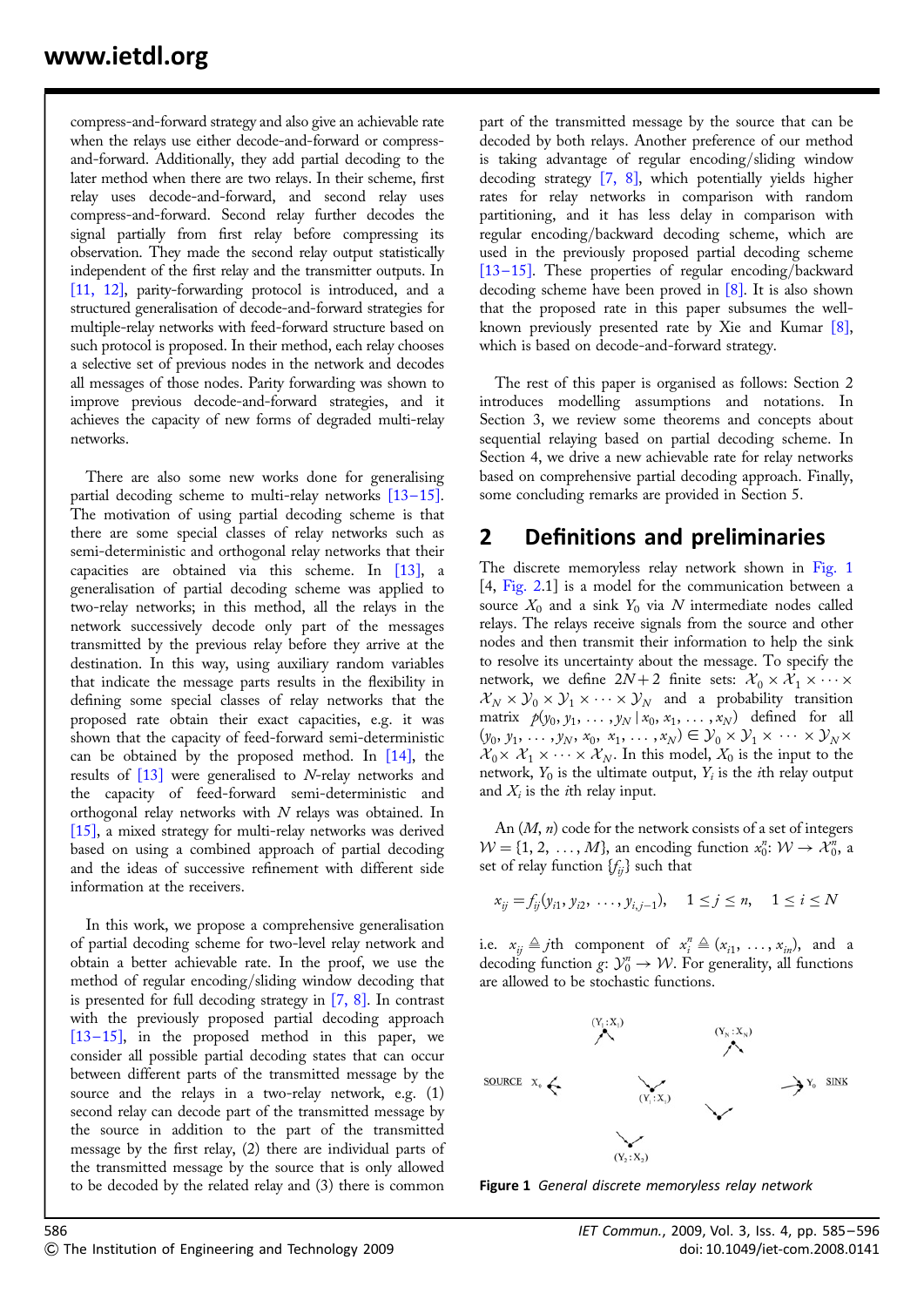Let  $y_i^{j-1} = (y_{i1}, y_{i2}, \dots, y_{i,j-1})$ . The input  $x_{ij}$  is allowed to depend only on the past received signals at the ith node, i.e.  $(y_{i1}, \ldots, y_{i,j-1})$ . The network is memoryless in the sense that  $(y_{0i}, y_{1i}, \ldots, y_{Ni})$  depends on the past  $(x_0^i, x_1^i, \ldots, x_N^i)$  only through the present transmitted symbols  $(x_{0i}, x_{1i}, \ldots, x_{Ni})$ . Therefore the joint probability mass function on  $W \times X_0 \times X_1 \times \cdots \times X_N \times Y_0 \times Y_1 \times Y_0$  $\cdots \times \mathcal{Y}_N$  is given by

$$
p(w, x_0^n, x_1^n, \ldots, x_N^n, y_0^n, y_1^n, \ldots, y_N^n)
$$
  
=  $p(w) \prod_{i=1}^n p(x_{0i} | w) p(x_{1i} | y_1^{i-1}) \ldots p(x_{Ni} | y_N^{i-1})$   
 $\times p(y_{0i}, \ldots, y_{Ni} | x_{0i}, \ldots, x_{Ni})$ 

where  $p(w)$  is the probability distribution on the message  $w \in \mathcal{W}$ . If the message  $w \in \mathcal{W}$  is sent, let  $\lambda(w) \triangleq Pr{g(Y_0^n) \neq W|W=w}$  denote the conditional probability of error. Define the average probability of error of the code, assuming a uniform distribution over the set of all messages  $w \in W$ , as  $\overline{P}_e^n = (1/M) \sum_w \lambda(w)$ . Let  $\lambda_n \triangleq \max_{w \in \mathcal{W}} \lambda(w)$  be the maximal probability of error for the  $(M, n)$  code. The rate R of an  $(M, n)$  code is defined to be  $R = (1/n) \log M$  bits/transmission. The rate R is said to be achievable by the network if, for any  $\varepsilon > 0$ , and for all *n* sufficiently large, there exists an  $(M, n)$  code with  $M \geq 2^{nR}$  such that  $\overline{P}_{e}^{n'} < \epsilon$ . The capacity C of the network is the supremum of the set of achievable rates.

Next, we review some basic properties of typical sequences that will be used later. For more details, see [16, Secs. 15.2] and [8, Sec. IV].

Let  $(Z_1, Z_2, \ldots, Z_m)$  denote a finite collection of discrete random variables with some joint distribution  $p(z_1, z_2)$  $z_2, \ldots, z_m$  for

$$
(z_1, z_2, \ldots, z_m) \in \mathcal{Z}_1 \times \mathcal{Z}_2 \times \cdots \times \mathcal{Z}_m
$$

Definition: The set  $A_{\epsilon}^{(n)}$  of  $\epsilon$ -typical T-sequences ( $z_1^n$ ,  $z_2^n, \ldots, z_m^n$  is defined by

$$
A_{\epsilon}^{(n)}(Z_1, Z_2, \ldots, Z_m)
$$
  

$$
:= \{ (z_1^n, z_2^n, \ldots, z_m^n) : \left| -\frac{1}{n} \Pr(s^n) - H(S) \right|
$$
  

$$
< \epsilon, \forall S \subseteq \{Z_1, Z_2, \ldots, Z_m\} \}
$$

where each  $z_i^n = (z_{i1}, z_{i2}, \ldots, z_{in})$  is an *n*-vector,  $i = 1$ ,  $2, \ldots, m$  and  $s^n$  is defined as follows: If  $S = (Z_{i_1}, \ldots, Z_{i_n})$  $Z_{i_2}, \ldots, Z_{i_l}$  then  $s^n = (z_{i_1}^n, z_{i_2}^n, \ldots, z_{i_l}^n)$  and

$$
Pr(s^n) = Pr(z_{i_1}^n, z_{i_2}^n, \ldots, z_{i_l}^n) = \prod_{t=1}^n P(z_{i_1,t}, z_{i_2,t}, \ldots, z_{i_l,t})
$$

*Lemma 1*: For any  $\epsilon > 0$ , let an *n*-sequence  $(z_1^n, z_2^n, \ldots, z_m^n)$  be generated according to

$$
\prod_{t=1}^n p(z_{1t}, z_{2t}, \ldots, z_{mt})
$$

Then

$$
Pr\Big((z_1^n, z_2^n, \ldots, z_m^n) \in A_{\epsilon}^{(n)}(Z_1, Z_2, \ldots, Z_m)\Big) \geq 1 - \epsilon
$$

*Lemma* 2: For any  $\epsilon > 0$ , let an *n*-sequence  $(z_1^n, z_2^n, \ldots, z_m^n)$  be generated according to

$$
\prod_{t=1}^{n} p(z_{1t} | z_{2t}, \ldots, z_{m-1,t})
$$
\n
$$
\times p(z_{mt} | z_{2t}, \ldots, z_{m-1,t}) p(z_{2t}, \ldots, z_{m-1,t})
$$

Then

$$
Pr((z_1^n, z_2^n, \ldots, z_m^n) \in A_{\epsilon}^{(n)}(Z_1, Z_2, \ldots, Z_m))
$$
  
< 
$$
< 2^{-n(I(Z_1; Z_m | Z_2, \ldots, Z_{m-1}) - 6\epsilon)}
$$

Lemma 3 [15, Lemma 1]: For any  $\epsilon > 0$ , let an nsequence  $(x^n, y^n, u^n, w^n)$  be generated according to

$$
\prod_{t=1}^n p(x \mid u)p(y \mid u, w)p(w, u)
$$

Then

$$
Pr\left((x^n, y^n, u^n, w^n) \in A_{\epsilon}^{(n)}(X, Y, U, W)\right) < 2^{-n(I(X;YW|U) - 6\epsilon)}
$$

Proof:

$$
P_e = \sum_{(x^n, y^n, u^n, w^n) \in A_e^{(n)}(X, Y, U, W)} p(x | u) p(y | u, w) p(w, u)
$$
(1)

$$
= \|A_{\epsilon}^{(n)}\| 2^{-n(H(X|U)-2\epsilon)} 2^{-n(H(Y|WU)-2\epsilon)} 2^{-n(H(WU)-\epsilon)} \tag{2}
$$

$$
=2^{n(H(XYWU)+\epsilon)}2^{-n(H(X|U)-2\epsilon)}2^{-n(H(Y|WU)-2\epsilon)}2^{-n(H(WU)-\epsilon)}
$$

(3)

$$
=2^{-n(I(X;YW|U)-6\epsilon)}\tag{4}
$$

if the Markov condition  $X \to U \to W$  holds, then  $I(X; YW | U) = I(X; Y | WU).$ 

### 3 Sequential relaying scheme based on partial decoding

In [3], partial decoding scheme is defined as a special case of Theorem 7 in [2]. In this scheme, the relay does not completely decode the transmitted message by the sender. Instead, the relay decodes only part of the message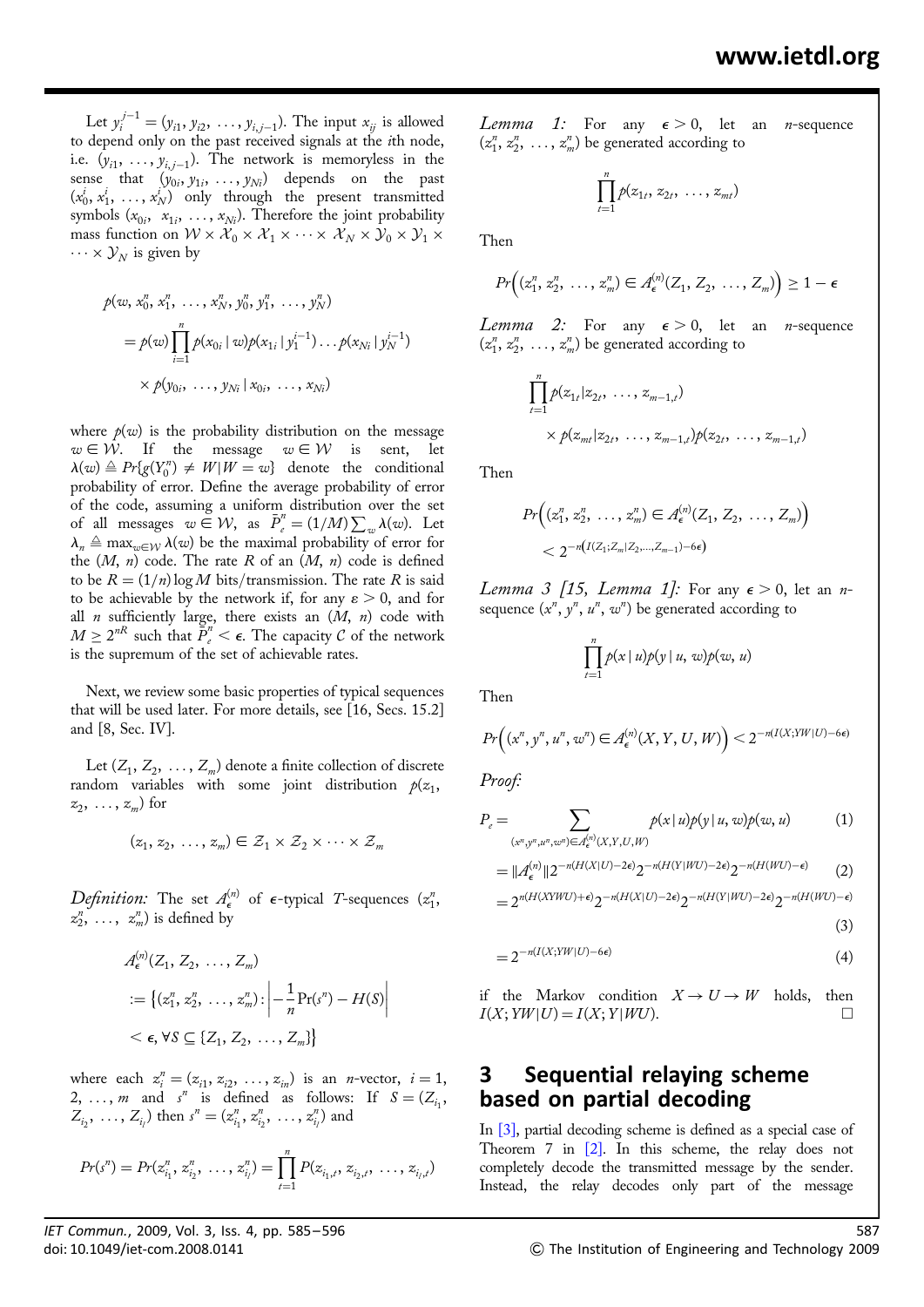transmitted by the sender. A block Markov encoding timeframe is again used in this scheme such that the relay decodes part of the message transmitted in the previous block and cooperates with the sender to transmit the decoded part of the message to the sink in the current block. The following theorem expresses the obtained rate via partial decoding scheme.

*Theorem 1 [3, Theorem]*: For any relay network ( $\mathcal{X}_0 \times$  $\mathcal{X}_1, p(y_0, y_1 | x_0, x_1), \mathcal{Y}_0 \times \mathcal{Y}_1$ , the capacity C is lower bounded by

$$
C \ge \max_{f(x_0, x_1)} \min \{ I(X_0 X_1; Y_0), I(U; Y_1 | X_1) + I(X_0; Y_0 | X_1 U) \}
$$
\n
$$
\tag{5}
$$

where the maximum is taken over all joint probability mass functions of the form

$$
p(u, x_0, x_1, y_0, y_1) = p(u, x_0, x_1).p(y_0, y_1 | x_0, x_1)
$$
 (6)

such that  $U \to (X_0, X_1) \to (Y_0, Y_1)$  form a Markov chain.

If we choose the random variable  $U = X_0$ , it satisfies the Markovity criterion and the result of block Markov coding directly follows as

$$
C \ge \max_{f(x_0, x_1)} \min \{ I(X_0 X_1; Y_0), I(X_0; Y_1 | X_1) \} \tag{7}
$$

The above expression introduces the capacity of degraded relay channel as shown in  $[2]$ . Moreover, by substituting  $U = Y_1$  in (5), the capacity of semi-deterministic relay channel in which  $y_1$  is a deterministic function of  $x_0$  and  $x_1$ is obtained [3, Corollary]

$$
C = \max_{p(x_0, x_1)} \min \{ I(X_0 X_1; Y_0), H(Y_1 | X_1) + I(X_0; Y_0 | X_1 Y_1) \}
$$
\n(8)

In [13], an achievable rate based on partial decoding is proposed, in which the second relay decode only part of the message of the first relay and the first relay decode only part of the message of the source. In Fig. 2, individual parts of the messages are shown. In this figure,  $U_1$  denotes part of the message source that is decoded by the first relay.  $U_2$ denotes part of the message of the first relay that is decoded by the second relay. The following theorem expresses this rate.



Figure 2 Two-relay network with the individual parts of the transmitted message by the source and the relays shown in it, as expressed in Theorem 2

Theorem 2  $[13,$  Theorem 3]: For any relay network  $(\mathcal{X}_0 \times \mathcal{X}_1 \times \mathcal{X}_2, p(y_0, y_1, y_2 | x_0, x_1, x_2), \mathcal{Y}_0 \times \mathcal{Y}_1 \times \mathcal{Y}_2)$ , the capacity  $C$  is lower bounded by

$$
C \geq \sup_{f^{(u_1, u_2, x_0, x_1, x_2)}} \min \{ I(X_0, X_1, X_2; Y_0),
$$
  

$$
I(U_2; Y_2 | X_2) + I(X_0, X_1; Y_0 | U_2, X_2),
$$
  

$$
I(U_1; Y_1 | X_1, X_2, U_2) + I(X_0; Y_0 | X_1, X_2, U_1, U_2) \}
$$
 (9)

where the supremum is over all joint probability mass functions  $p(u_1, u_2, x_0, x_1, x_2)$  on  $\mathcal{U}_1 \times \mathcal{U}_2 \times \mathcal{X}_0 \times \mathcal{X}_1 \times \mathcal{X}_2$ such that

$$
(U_1, U_2) \to (X_0, X_1, X_2) \to (Y_0, Y_1, Y_2) \tag{10}
$$

form a Markov chain.

*Remark:* If we choose  $U_1 = X_0$  and  $U_2 = X_1$ , they satisfy the Markovity criterion and result in the following rate

$$
C \geq \sup_{\rho(x_0, x_1, x_2)} \min \{ I(X_0 X_1 X_2; Y_0), I(X_0; Y_1 | X_1 X_2),
$$
  

$$
I(X_1; Y_2 | X_2) + I(X_0; Y_0 | X_1 X_2) \}
$$
 (11)

Now we compare the above equation with the result of full decoding strategy [8, Theorem 3.2], in which each relay can decode all the source messages and all messages of the previous relay. The rate is as follows

$$
C \ge \sup_{p(x_0, x_1, x_2)} \min \{ I(X_0 X_1 X_2; Y_0), \ I(X_0; Y_1 \mid X_1 X_2), I(X_0 X_1; Y_2 \mid X_2) \}
$$
\n(12)

By comparison of  $(11)$  and  $(12)$ , it is seen that the first two terms of (11) and (12) are the same. About the third term, depending on the network conditions, each of them can be greater or less than the other.

In [15], a mixed strategy is derived for multiple relay networks using a combined approach of partial decoding and compress-and-forward based on random partitioning. In the partial decoding section of their theorem, they consider that only the source message is separated into parts and not the relay messages. Moreover, they did not consider any part of the message source that can be decoded only by the first relay. Parts of the message source that are decoded by the relays in this scheme are shown in Fig. 3. In this figure  $U_s^1$  denotes part of the message source that is decoded by both relays and  $U_s^2$  denotes part of the message source that is decoded by the second relay.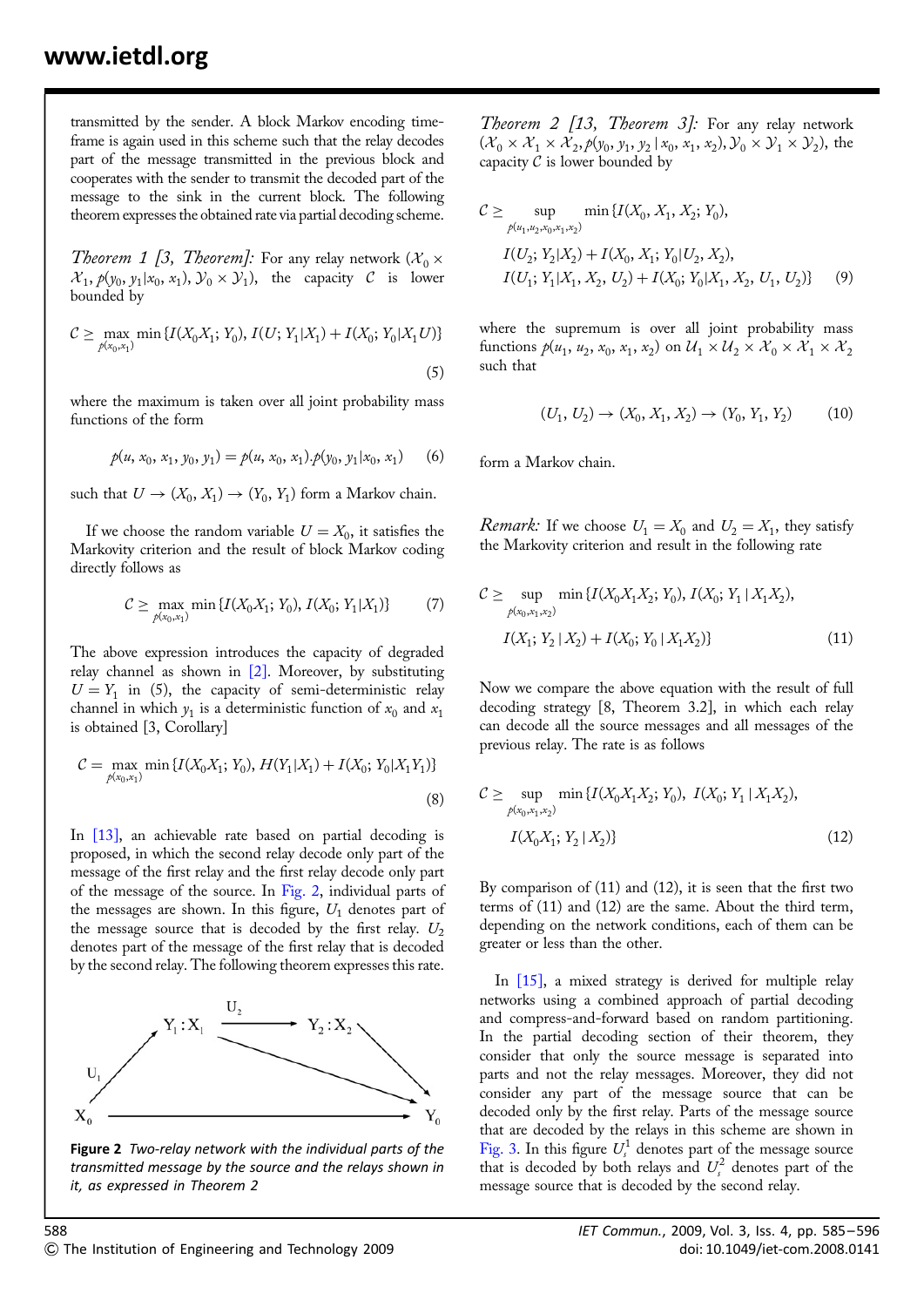

Figure 3 Two-relay network with the individual parts of the transmitted message by the source shown in it

### 4 Comprehensive partial decoding approach for two-level relay networks

In this section, we propose a comprehensive partial decoding scheme based on regular encoding/sliding window decoding. In this method, we consider all possible states of partial decoding, which can occur in the two-level relay network. In Fig. 4, individual parts of the messages are shown. In this figure,  $U_{01}^1$  denotes common part of the source message that is decoded by both relays.  $\bar{U}_{01}^2$  denotes private part of the source message that is decoded by the first relay.  $U_{02}$  denotes private part of the source message that is decoded by the second relay.  $U_{12}$  denotes part of the transmitted message by the first relay that is decoded by the second relay.  $U_{20}$  denotes the way of the transmission of  $U_{12}$ to the destination. The rates of  $U_{01}^1$ ,  $U_{01}^2$  and  $U_{12}$  are shown by  $R_{01}^1$ ,  $R_{01}^2$  and  $R_{02}$ , respectively. The rate of the part of the message source that is directly decoded by the receiver is shown by  $R_{00}$ . As it is shown next, we do not need to define any auxilliary random variable for this part of the source message. The proposed rate is shown by the next theorem.

*Theorem 3:* For any relay networks  $(\mathcal{X}_0 \times \mathcal{X}_1 \times \mathcal{X}_2)$ ,  $p(y_0, y_1, y_2 | x_0, x_1, x_2), y_0 \times y_1 \times y_2$ , the capacity C is lower bounded by

$$
C \ge \sup_{p(u_{01}^1, u_{01}^2, u_{02}, u_{12}, u_{20}, x_0, x_1, x_2)} R
$$
\n(13)

$$
R = R_{00} + R_{01}^1 + R_{01}^2 + R_{02}
$$
 (14)

$$
R_{00} < I(X_0; Y_0 \mid U_{01}^1 U_{01}^2 U_{02} X_1 U_{12} X_2 U_{20}) \tag{15}
$$

$$
R_{02} < \min \{ I(U_{02}; Y_2 \mid U_{01}^1 U_{12} X_2 U_{20}), \\ I(U_{02}; Y_0 \mid U_{01}^1 X_1 U_{12} X_2 U_{20}) + I(X_2; Y_0 \mid U_{20}) \} \tag{16}
$$



Figure 4 Two-relay network with the individual parts of the transmitted message by the source and the relays shown in it, as expressed in Theorem 3

$$
R_{01}^{1} < \min \{ I(U_{01}^{1}; Y_1 | X_1 U_{12} U_{20}), I(U_{01}^{1} U_{12}; Y_2 | X_2 U_{20}), \\ I(U_{01}^{1}; Y_0 | X_1 U_{12} X_2 U_{20}) + I(U_{12}; Y_0 | X_2 U_{20}) \\ + I(U_{20}; Y_0) \} \tag{17}
$$
\n
$$
R_{01}^{2} < \min \{ I(U_{01}^{2}; Y_1 | U_{01}^{1} X_1 U_{12} U_{20}), I(U_{01}^{2};
$$

$$
Y_0 \mid U_{02} U_{01}^1 X_1 U_{12} X_2 U_{20} \rangle + I(X_1; Y_0 \mid U_{12} X_2 U_{20}) \}
$$
\n
$$
\tag{18}
$$

where the supremum is over all joint probability mass functions  $p(x_0, x_1, x_2, u_{01}^1, u_{01}^2, u_{02}, u_{12}, u_{20})$  on  $\mathcal{U}_{01}^1 \times \mathcal{U}_{01}^2 \times$  ${\mathcal U}_{02}\times{\mathcal U}_{12}\times{\mathcal U}_{20}\times{\mathcal X}_0\times{\mathcal X}_1\times{\mathcal X}_2$  such that

$$
(U_{01}^1, U_{01}^2, U_{02}, U_{12}, U_{20}) \to (X_0, X_1, X_2) \to (Y_0, Y_1, Y_2)
$$
\n(19)

form a Markov chain.

Proof: In this encoding scheme, the message of the transmitter is divided into four parts. The first part is decoded only by two relays, the second part is decoded by the first relay, the third part is decoded by the second relay and the fourth part is directly decoded by the receiver. The message of first relay is also divided into two parts. The first part is decoded by second relay, and the receiver can only make an estimate of it, whereas the second part is directly decoded by the receiver. The sender and the relays cooperate in next transmission blocks to remove the receiver's uncertainty about the previous parts of the message.

We make use of regular block Markov superposition for encoding, and for decoding, we make use of a sliding window decoding scheme [8]. We consider B blocks of transmission, each of  $n$  symbols. A sequence of  $B-2$  messages,  $w_{00,i} \times w_{01,i}^1 \times w_{01,i}^2 \times w_{02,i} \in [1, 2^{nR_{00}}] \times$  $[1, 2^{nR_{01}^1}] \times [1, 2^{nR_{01}^2}] \times [1, 2^{nR_{02}}], i = 1, 2, ..., B-2$ , will be sent over the channel in  $nB$  transmissions.  $w_{01,i}^1$  is decoded only by two relays,  $w_{01,i}^2$  is decoded by the first relay,  $w_{02,i}$  is decoded by the second relay and  $w_{00,i}$  is directly decoded by the receiver. In each *n*-block  $b = 1, 2, ..., B$ , we shall use the same set of codewords. We consider only the probability of error in each block as the total average probability of error can be upper bounded by the sum of the decoding error probabilities at each step, under the assumption that no error propagation from the previous steps has occurred.

The random codewords to be used in each block are generated as follows:

Random coding: For any joint probability mass function

$$
p(x_0, x_1, x_2, u_{01}^1, u_{01}^2, u_{02}, u_{12}, u_{20})
$$
  
=  $p(x_0 | x_1, x_2, u_{01}^1, u_{01}^2, u_{02}, u_{12}, u_{20})$   
 $p(u_{01}^2 | u_{01}^1, x_1, u_{12}, u_{20}) p(u_{02} | u_{01}^1, u_{12}, x_2, u_{20})$   
 $p(u_{01}^1 | u_{12}, u_{20}) p(x_1 | u_{12}, u_{20}) p(u_{12} | u_{20}) p(x_2 | u_{20}) p(u_{20})$   
(20)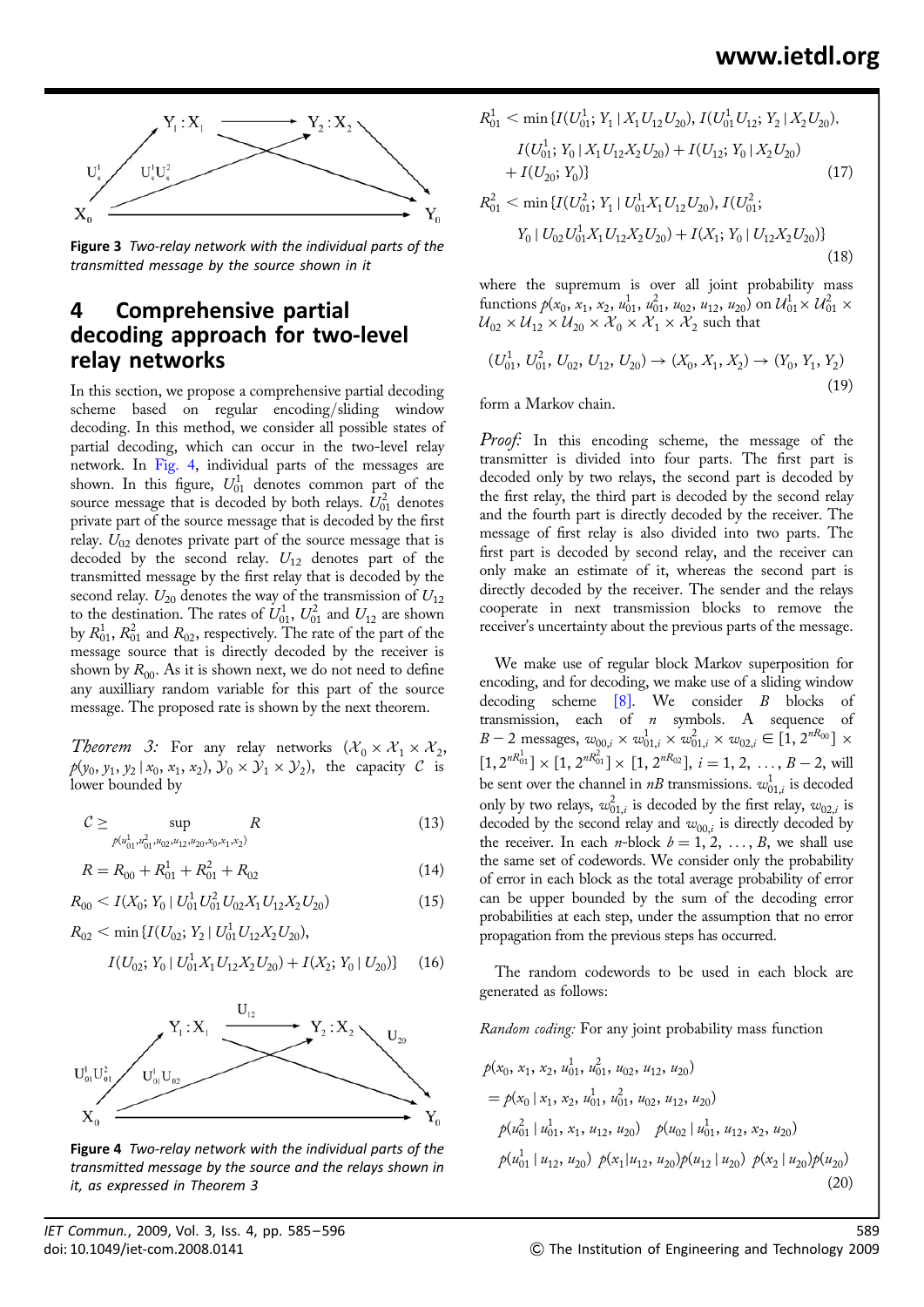on the product set

$$
\mathcal{U}_{20} \times \mathcal{U}_{12} \times \mathcal{U}_{02} \times \mathcal{U}_{01}^1 \times \mathcal{U}_{01}^2 \times \mathcal{X}_0 \times \mathcal{X}_1 \times \mathcal{X}_2
$$

(a) Choose  $2^{nR_{01}^1}$  i.i.d.  $u_{20}^n$  each with probability

$$
p(u_{20}^n) = \prod_{i=1}^n p(u_{20,i})
$$

Label these as  $u_{20}^n(m_{20}^1), m_{20}^1 \in [1, 2^{nR_{01}^1}].$ 

(b) For every  $u_{20}^n(m_{20}^1)$ , generate  $2^{nR_{01}^1}$  i.i.d  $u_{12}^n$  with probability

$$
p(u_{12}^n \mid u_{20}^n) = \prod_{i=1}^n p(u_{12,i} \mid u_{20,i})
$$

Label these  $u_{12}^n(m_{12} | m_{20}^1), m_{12} \in [1, 2^{nR_{01}^1}].$ 

(c) For each  $u_{20}^n(m_{20}^1)$  and  $u_{12}^n(m_{12} \mid m_{20}^1)$  generate  $2^{nR_{01}^1}$  i.i.d  $u_{01}^{1n}$  each with probability

$$
p(u_{01}^{1n} \mid u_{12}^n, u_{20}^n) = \prod_{i=1}^n p(u_{01,i}^1 \mid u_{12,i}, u_{20,i})
$$

Label these  $u_{01}^{1n}(w_{01}^1 | m_{12}, m_{20}^1)$ ,  $w_{01}^1 \in [1, 2^{nR_{01}^1}]$ .

(d) For each  $u_{20}^n(m_{20}^1)$ , generate  $2^{nR_{02}}$  i.i.d.  $x_2^n$  each with probability

$$
p(x_2^n \mid u_{20}^n) = \prod_{i=1}^n p(x_{2i} \mid u_{20,i})
$$

Label these as  $x_2^n(m_{20}^2 | m_{20}^1)$ ,  $m_{20}^2 \in [1, 2^{nR_{02}}]$ .

(e) For each  $u_{01}^{1n}(w_{01}^1 | m_{12}, m_{20}^1)$  and  $u_{12}^n(m_{12} | m_{20}^1)$  $x_2^n(m_{20}^2 \mid m_{20}^1)$ , generate  $2^{nR_{02}}$  i.i.d  $u_{02}^n$  each with probability

$$
p(u_{02}^n \mid u_{01}^{1n}, u_{12}^n, x_2^n) = \prod_{i=1}^n p(u_{02,i} \mid u_{01,i}^1, u_{12,i}^n, x_{2i}^n)
$$

Label these  $u_{02}^n(w_{02} | w_{01}^1, m_{12}, m_{20}^1, m_{20}^2), w_{02} \in [1, 2^{nR_{02}}]$ .

(f) For each  $u_{20}^n(m_{20}^1)$  and  $u_{12}^n(m_{12} | m_{20}^1)$ , generate  $2^{nR_{01}^2}$  i.i.d  $x_1^n$  each with probability

$$
p(x_1^n \mid u_{12}^n, u_{20}^n) = \prod_{i=1}^n p(x_{1i} \mid u_{12,i}, u_{20,i})
$$

Label these  $x_1^n(m_{10} | m_{12}, m_{20}^1), m_{10} \in [1, 2^{nR_{01}^2}].$ 

(g) For each  $u_{20}^n(m_{20}^1), u_{12}^n(m_{12} | m_{20}^1), x_1^n(m_{10} | m_{12}, m_{20}^1)$  and  $u_{01}^{1n}(w_{01}^1 | m_{12}, m_{20}^1)$  generate  $2^{nR_{01}^2}$  i.i.d  $u_{01}^{2n}$  each with probability

$$
p(u_{01}^{2n} | u_{01}^{1n}, x_1^n, u_{12}^n, u_{20}^n) = \prod_{i=1}^n p(u_{01,i}^2 | u_{01,i}^1, x_{1i}, u_{12,i}, u_{20,i})
$$

Label these as  $u_{01}^{2n}(w_{01}^2 | w_{01}^1, m_{10}, m_{12}, m_{20}^1), w_{01}^2 \in [1, 2^{nR_{01}^2}].$ 

(h) For each  $u_{20}^n(m_{20}^1), x_2^n(m_{20}^2 | m_{20}^1), u_{12}^n(m_{12} | m_{20}^1, m_{20}^2), x_1^n$  $(m_{10} | m_{12}, m_{20}^1), u_{01}^{1n}(w_{01}^1 | m_{12}, m_{20}^1), u_{02}^n(w_{02} | w_{01}^1, m_{12}, m_{20}^1))$  $m_{20}^2$ ) and  $u_{01}^{2n}(w_{01} | m_{10}, m_{12}, m_{20}^1, m_{20}^2)$ , generate  $2^{nR_{00}}$  i.i.d  $x_0^n$  each with probability

$$
p(x_0^n|u_{01}^{2n}, u_{02}^n, u_{01}^{1n}, x_1^n, u_{12}^n, x_2^n, u_{20}^n)
$$
  
= 
$$
\prod_{i=1}^n p(x_{0i}|u_{01,i}^2, u_{02,i}, u_{01,i}^1, x_{1i}, u_{12,i}, x_{2i}, u_{20,i})
$$

Label these as  $x_0^n(w_{00} | w_{01}^2, w_{01}^1, w_{02}, m_{10}, m_{12}, m_{20}^1, m_{20}^2)$  $w_{00} \in [1, 2^{nR_{00}}].$ 

In the defined codewords, the index  $m_{20}^1$  represents the index  $m_{12}$  of the previous block. The index  $m_{12}$  represents the index  $w_{01}^1$  of the previous block. The index  $m_{20}^2$ represents the index  $w_{02}$  of two previous blocks. The index  $m_{10}$  represents the index  $w_{01}^2$  of the previous block.

Based on this encoding scheme, the total rate transmitted by the sender is expressed as

$$
R = R_{00} + R_{01}^1 + R_{01}^2 + R_{02}
$$
 (21)

This defines the joint codebook  $C_0$  for all the transmitter nodes.

Repeating the above process  $(a)$ – $(h)$  independently six times, we generate another five random codebooks  $\{C_i\}_{i=1}^5$ similar to  $C_0$ . We will use these six codebooks in a sequential way as follows: In block  $b = 1, \ldots, B$ , the codebook  $\mathcal{C}_{b \text{ mode } 6}$  is used. Hence, in any six consecutive blocks, codewords from different blocks are independent. This is a property we will use in the analysis of the probability of error.

Before the transmission, the codebooks  $\{C_i\}_{i=0}^5$  are revealed to all nodes.

The transmitter and relay encoders send the following codewords:

$$
x_0^n(w_{00,i} \,|\, w_{01,i}^1,\, w_{01,i}^2,\, w_{02,i},\, 1,\, 1,\, 1,\, 1),\ \, x_1^n(1 \,|\, 1,\, 1),\ x_2^n(1 \,|\, 1)
$$

in block  $i = 1$ , the following codewords

 $\mathcal{L}$ 

$$
\begin{aligned} &c_0^n(w_{00,i}\,|\,w_{01,i}^1,\,w_{01,i}^2,\,w_{02,i}^2,\,w_{01,i-1}^1,\,w_{01,i-1}^2,\,1,\,1),\\ &x_1^n(\hat{w}_{01,i-1}^2\,|\,\hat{w}_{01,i-1}^1,\,1),\;x_2^n(1\,|\,1) \end{aligned}
$$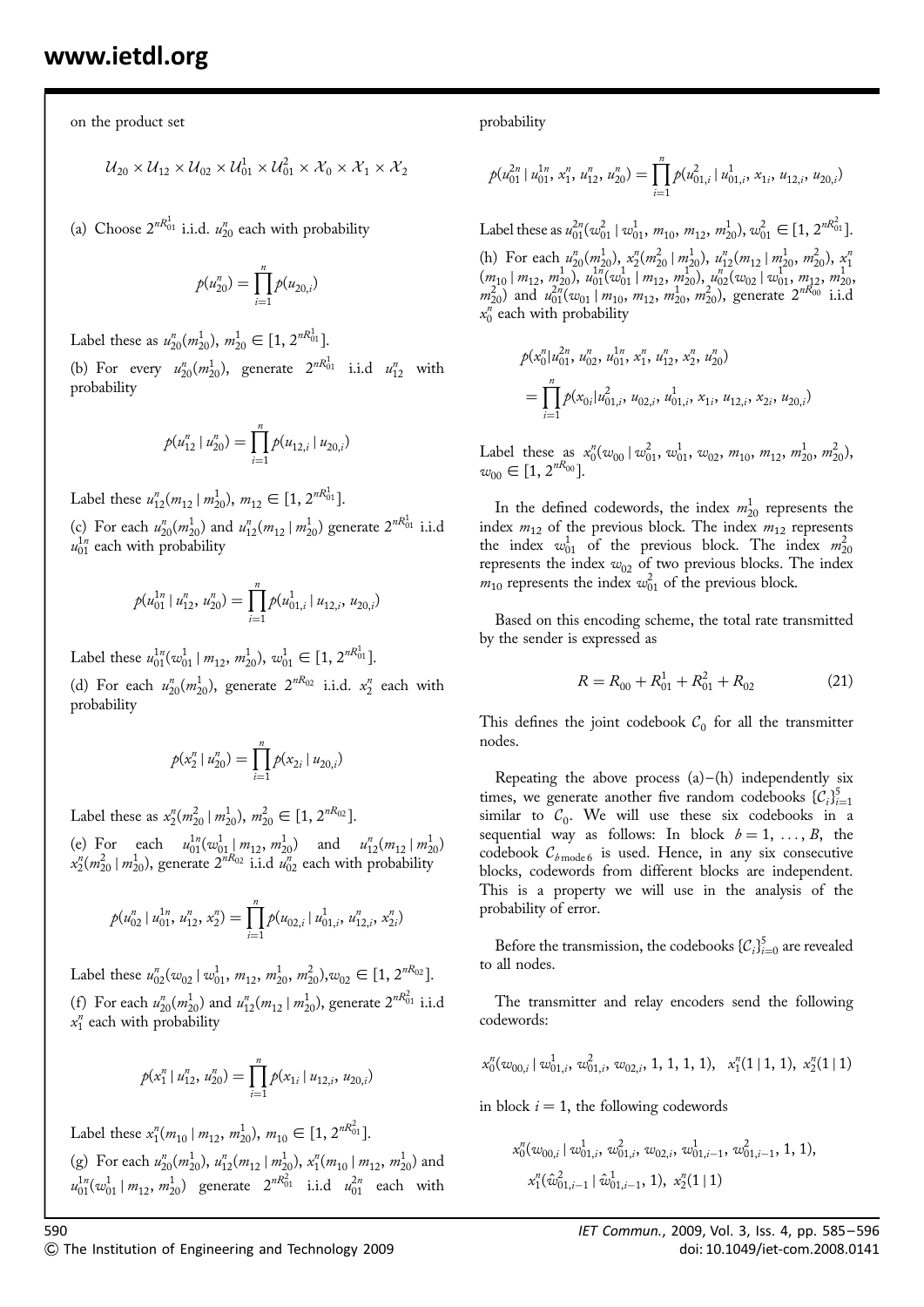(25)

in each block  $i = 2$ , the following codewords

$$
\begin{aligned} &x_0^n(w_{00,i}\,|\,w_{01,i}^1,w_{01,i}^2,w_{02,i}^1,w_{01,i-1}^1,w_{01,i-1}^2,w_{02,i-2}^1,w_{01,i-2}^1)\\ &x_1^n(\hat{w}_{01,i-1}^2\,|\,\hat{w}_{01,i-1}^1,\hat{w}_{01,i-2}^1),x_2^n(\hat{w}_{02,i-2}\,|\,\hat{w}_{01,i-2}^1) \end{aligned}
$$

in each block  $i = 3, \ldots, B - 2$ , the following codewords

$$
\begin{aligned} &x_0^n(1 \,|\, 1,1,1,w_{01,B-2}^1,w_{01,B-2}^2,w_{02,B-3},w_{01,B-3}^1)\\ &x_1^n(\hat{w}_{01,B-2}^2 \,|\, \hat{w}_{01,B-2}^1,\hat{w}_{01,B-3}^1), x_2^n(\hat{w}_{02,B-3} \,|\, \hat{w}_{01,B-3}^1) \end{aligned}
$$

in block  $i = B - 1$ , and the following codewords

$$
\begin{aligned} &x_0^n(1\,|\,1,1,1,1,1,w_{02,B-2},w_{01,B-2}^1),x_1^n(1\,|\,1,\hat{w}_{01,B-2}^1),\\ &x_2^n(\hat{w}_{02,B-2}\,|\,\hat{w}_{01,B-2}^1) \end{aligned}
$$

Decoding: Assume that at the end of block  $(i - 1)$ , the first relay knows  $\{\hat{w}^1_{01,1}, \hat{w}^1_{01,2}, \dots, \hat{w}^1_{01,i-1}\}, \{\hat{m}_{12,1}, \hat{m}_{12,2}, \dots, \hat{m}_{12,i}\},\$  $\{\hat{m}^1_{10,1}, \hat{m}^1_{10,2}, \ldots, \hat{m}^1_{10,i }\}$  and  $\{\hat{m}^1_{20,1}, \hat{m}^1_{20,2}, \ldots, \hat{m}^1_{20,i }\}.$  The second relay knows  $\{\hat{w}_{02,1}, \hat{w}_{02,2}, \ldots, \hat{w}_{02,i-2}\}, \{\hat{w}_{01,1}^1,$  $\hat{\mathcal{w}}_{01,2}^1,\, \ldots,\, \hat{\mathcal{w}}_0^1$  $\{\hat{m}_{12,1}, \hat{m}_{12,2}, \ldots, \hat{m}_{12,i-1}\},$  $\{\hat{m}_{20.1}^1,$  $\hat{m}^1_{20,2}, \ldots, \hat{m}^1_{20,i}$  and  $\{\hat{m}^2_{20,1}, \hat{m}^2_{20,2}, \ldots, \hat{m}^2_{20,i}\}.$  The receiver knows  $\{\hat{w}^1_{01,1}, \hat{w}^1_{01,2}, \dots, \hat{w}^1_{01,i-3}\}, \{\hat{w}^1_{02,1}, \hat{w}^1_{02,2}, \dots, \hat{w}^1_{02,i-3}\},$  ${\hat{w}_{02,1}, \hat{w}_{02,2}, \dots, \hat{w}_{02,i-3}}$ ,  ${m_{12,1}, m_{12,2}, \dots, m_{12,i-2}}$ ,  ${\hat{m}_{10,1}}$  $\hat{m}^{\,}_{10,2}, \ldots, \hat{m}^{\,}_{10,i-2}\}, \qquad \{\hat{m}^2_{20,1},\}$  $\hat{m}^2_{20,1}$ ,  $\hat{m}^2_{20,2}$ , ...,  $\hat{m}^2_{20,i-1}$ } and  $\{\hat{m}^1_{20,1}, \hat{m}^1_{20,2}, \ldots, \hat{m}^1_{20,i-1}\}.$  At the end of block  $i = B$ , decoding is performed in the following manner.

(1) (At the first relay) Suppose the first relay has decoded accurately  $w_{01,i-1}^1$  and by knowing  $\hat{m}_{10,i}$ ,  $\hat{m}_{12,i}$ ,  $\hat{m}_{20,i}^1$  from the previous block. It determines  $\hat{\omega}_{01,i}^1$  such that

$$
\{u_{01}^{1n}(\hat{w}_{01,i}^1 | \hat{m}_{12,i}, \hat{m}_{20,i}^1), x_1^n(\hat{m}_{10,i} | \hat{m}_{12,i}, \hat{m}_{20,i}^1), u_{12}^n(\hat{m}_{12,i} | \hat{m}_{20,i}^1), u_{20}^n(\hat{m}_{20,i}^1), y_1^n(i)\} \in \mathcal{A}_{\epsilon}^n
$$

 $\hat{\omega}_{01,i}^1 = \omega_{01,i}^1$  with high probability if

$$
R_{01}^1 < I(U_{01}^1; Y_1 | X_1 U_{12} U_{20}) \tag{22}
$$

and  $n$  is sufficiently large.

The proof is based on Lemma 3, and based on the fact that according to (20),  $U_{01}^1$  and  $X_1$  are conditionally independent given  $(U_1_2, U_{20})$ , or  $(U_{01}^1 \rightarrow (U_{12}, U_{20}) \rightarrow X_1)$ .

(2) (At the first relay) Suppose the first relay has decoded accurately  $w^2_{01,i-1}$  and by knowing  $\hat{w}^1_{01,i}, \hat{m}^1_{10,i}, \hat{m}^1_{12,i}, \hat{m}^1_{20,i}$ <br>from the previous block. It determines  $\hat{w}^2_{01,i}$  such that

$$
\begin{cases}\n u_{01}^{2n}(\hat{w}_{01,i}^2 | \hat{w}_{01,i}^1, \hat{m}_{10,i}, \hat{m}_{12,i}, \hat{m}_{20,i}^1),\n u_{01}^{1n}(\hat{w}_{01,i}^1 | \hat{m}_{12,i}, \hat{m}_{20,i}^1), \\
 x_1^n(\hat{m}_{10,i} | \hat{m}_{12,i}, \hat{m}_{20,i}^1),\n u_{12}^n(\hat{m}_{12,i} | \hat{m}_{20,i}^1),\n u_{20}^n(\hat{m}_{20,i}^1),\n y_1^n(i)\n\end{cases}\n\in A_\epsilon^n
$$

according to Lemma 2,  $\hat{w}_{01,i}^2 = w_{01,i}^2$  with high probability if

$$
R_{01}^2 < I(U_{01}^2; Y_1 \mid U_{01}^1 X_1 U_{12} U_{20}) \tag{23}
$$

and  $n$  is sufficiently large.

(3) (At the second relay) Suppose the second relay has decoded accurately  $w_{01,i-2}^1$ . By knowing  $m_{20,i}^1 = w_{01,i-2}^1$ ,  $m_{20,i-1}^1 =$  $w_{{0, i-3}}^{1}$ ,  $m_{{20,i}}^{2} = w_{{0, i-2}}^{1}$  and  $m_{{20,i-1}}^{2} = w_{{0, i-3}}^{1}$ , it determines  $\hat{w}^1_{01,i-1}$  or equivalently  $\hat{m}_{12,i}$ , if  $\hat{w}^1_{01}$  is the unique value in  $\{1, \ldots, 2^{nR_{01}^{11}}\}$  such that in the blocks  $i-1$  and i,

$$
\begin{cases}\n u_{12}^n(\hat{m}_{12,i}|\hat{m}_{20,i}^1), x_2^n(\hat{m}_{20,i}^2|\hat{m}_{20,i}^1), u_{20}^n(\hat{m}_{20,i}^1), y_2^n(i)\n\end{cases} \in A_\epsilon^n \quad (24)
$$
\n
$$
\begin{cases}\n u_{01}^{1n}(\hat{w}_{01,i-1}^1|\hat{m}_{12,i-1}, \hat{m}_{20,i-1}^1), x_2^n(\hat{m}_{20,i-1}^2|\hat{m}_{20,i-1}^1), \\
 u_{12}^n(\hat{m}_{12,i-1}|\hat{m}_{20,i-1}^1), u_{20}^n(\hat{m}_{20,i-1}^1), y_2^n(i-1))\n\end{cases} \in A_\epsilon^n
$$

 $\hat{w}^1_{01,i-1} = w^1_{01,i-1}$  with high probability if

$$
R_{01}^1 < I(U_{01}^1 U_{12}; Y_2 | X_2 U_{20}) \tag{26}
$$

and *n* is sufficiently large.  $\Box$ 

Proof: See Section 7.1

(4) (At the second relay) Suppose the second relay has decoded accurately  $w_{02,i-2}$ . It determines  $\hat{w}_{02,i-1}$ , if  $w_{02}$  is the unique value in  $\{1, \ldots, 2^{nR_{02}}\}$  such that

$$
\begin{cases} u_{02}^n(w_{02,i-1} | w_{01,i-1}^1, m_{12,i-1}, m_{20,i-1}^1, m_{20,i-1}^2), \\ u_{01}^{1n}(\hat{w}_{01,i-1}^1 | \hat{m}_{12,i-1}, \hat{m}_{20,i-1}^1), u_{12}^n(\hat{m}_{12,i-1} | \hat{m}_{20,i-1}^1), \\ x_2^n(\hat{m}_{20,i-1}^2 | \hat{m}_{20,i-1}^1), u_{20}^n(\hat{m}_{20,i-1}^1), y_2^n(i-1) \end{cases} \in A_\epsilon^n
$$

according to Lemma 2,  $\hat{w}_{02,i} = w_{02,i}$  with high probability if

$$
R_{02} < I(U_{02}; Y_2 | U_{01}^1 U_{12} X_2 U_{20}) \tag{27}
$$

and  $n$  is sufficiently large.

(5) (At the receiver) Suppose the receiver has decoded accurately  $\hat{w}^1_{0,1,i-3}$  and  $\hat{w}^2_{0,1,i-3}$ , thus by knowing  $\hat{m}^1_{2,0,i-1} = \hat{w}^1_{0,1,i-3}$  $\hat{m}^{1}_{20,i-2} = \hat{w}^1_{01,i-4}, \ \hat{m}^2_{20,i-1} = \hat{w}^2_{01,i-3}$  and  $\hat{m}^{2}_{20,i-2} = \hat{w}^{2}_{01,i-4}$ <br>from the previous blocks, it determines  $\hat{w}^1_{01,i-2}$  or equivalently  $\hat{m}$ <sub>12,i-1</sub>or  $\hat{m}$ <sup>1</sup><sub>20,i</sub>, if  $w_{01}$ <sup>1</sup> is the unique value in {1, ...,  $2^{nR_{01}^{1}}$ } such that in the blocks  $i - 2$ ,  $i - 1$  and i,

$$
\{u_{20}^n(\hat{m}_{20,i}^1), y_0^n(i)\} \in A_{\epsilon}^n \tag{28}
$$

$$
\{u_{12}^n(\hat{m}_{12,i-1} | \hat{m}_{20,i-1}^1), x_2^n(\hat{m}_{20,i-1}^2 | \hat{m}_{20,i-1}^1), u_{20}^n(\hat{m}_{20,i-1}^1), y_0^n(i-1)\} \in A_{\epsilon}^n
$$
 (29)

$$
\begin{cases}\n u_{01}^{1n}(\hat{w}_{01,i-2}^{1} | \hat{m}_{12,i-2}, \hat{m}_{20,i-2}^{1}), \\
 x_{1}^{n}(\hat{m}_{10,i-2} | \hat{m}_{12,i-2}, \hat{m}_{20,i-2}^{1}), \, u_{12}^{n}(\hat{m}_{12,i-2} | \hat{m}_{20,i-2}^{1}), \\
 x_{2}^{n}(\hat{m}_{20,i-2}^{2} | \hat{m}_{20,i-2}^{1}), \, u_{20}^{n}(\hat{m}_{20,i-2}^{1}), \, y_{0}^{n}(\mathbf{i} - 2)\n\end{cases} \in A_{\epsilon}^{n}
$$
\n(30)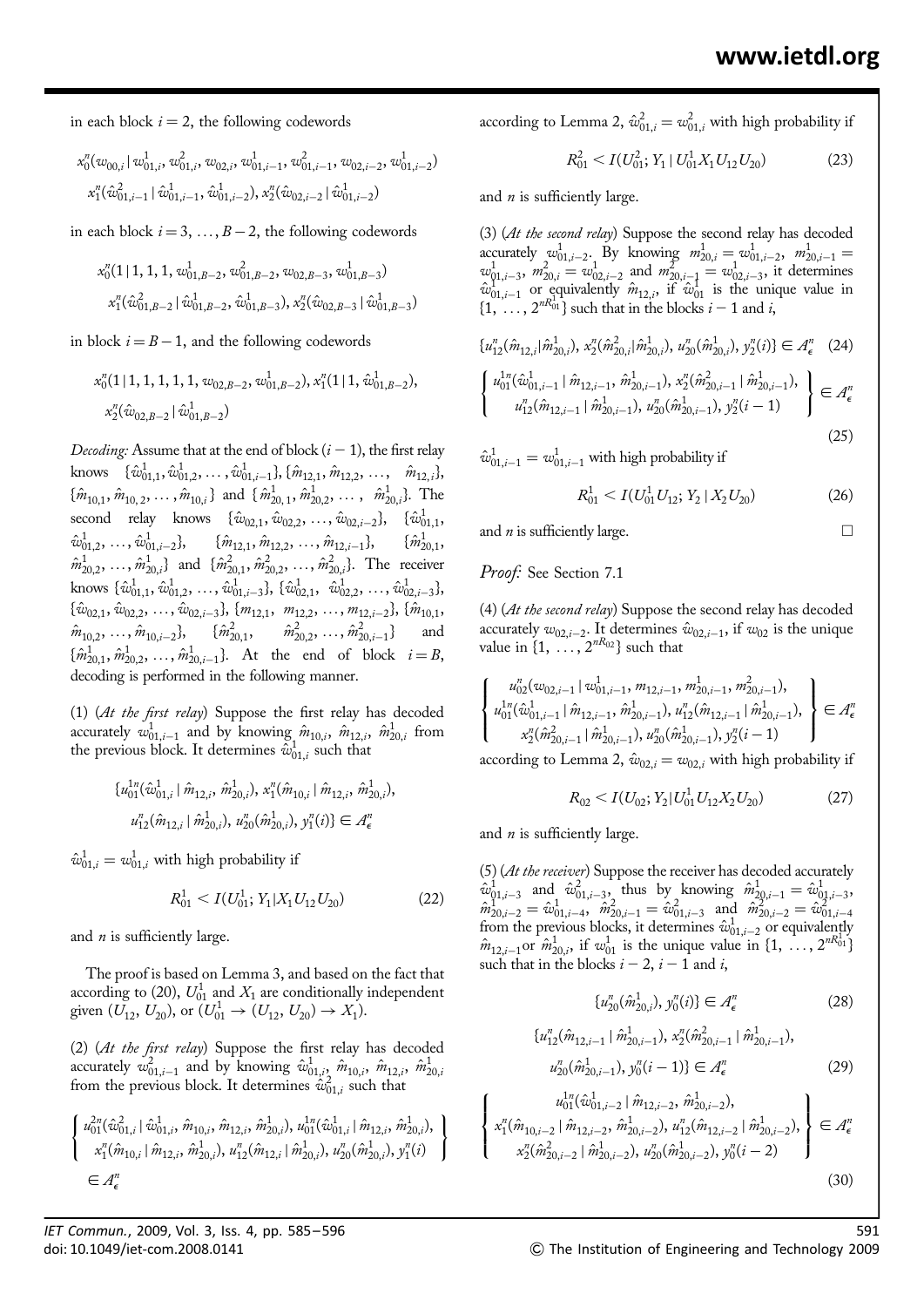Otherwise, if no unique index  $w_{01}^1$  as above exists, the error is declared. This can be successfully done with high probability if

$$
R_{01}^{1} < I(U_{01}^{1}; Y_0 | X_1 U_{12} X_2 U_{20}) + I(U_{12}; Y_0 | X_2 U_{20}) \\
\quad + I(U_{20}; Y_0) \tag{31}
$$

and  $n$  is sufficiently large.

$$
\Box
$$

#### Proof: See Section 7.2

(6)  $(At the receiver)$  Suppose the receiver has decoded accurately  $\hat{\omega}_{01,i-2}^1$ , thus by knowing  $\hat{m}_{20,i}^1 = \hat{\omega}_{01,i-2}^1$ ,  $\hat{m}_{12,i-2} = \hat{w}_{01,i-3}^{1}$  and  $\hat{m}_{20,i-2}^{2} = \hat{w}_{02,i-4}$  from the previous blocks, it determines  $\hat{w}_{02,i-2}$  or equivalently  $\hat{m}^2_{20,i}$ , if  $w_{02}$  is the unique value in  $\{1, \ldots, 2^{nR_{02}}\}$  such that in the blocks  $i - 2$  and i

$$
\{x_2^n(\hat{m}_{20,i}^2 \mid \hat{m}_{20,i}^1), u_{20}^n(\hat{m}_{20,i}^1), y_0^n(i)\} \in A_\epsilon^n \tag{32}
$$

$$
\begin{Bmatrix}\nu_{02}^n(\hat{w}_{02,i-2} | \hat{w}_{01,i-2}^1, \hat{m}_{12,i-2}, \hat{m}_{20,i-2}^1, \hat{m}_{20,i-2}^2),\nu_{01}^{1n}(\hat{w}_{01,i-2}^1 | \hat{m}_{12,i-2}, \hat{m}_{20,i-2}^1),\n x_1^n(\hat{m}_{10,i-2} | \hat{m}_{12,i-2}, \hat{m}_{20,i-2}^1),\nu_{12}^n(\hat{m}_{12,i-2} | \hat{m}_{20,i-2}^1), x_2^n(\hat{m}_{20,i-2}^2 | \hat{m}_{20,i-2}^1),\nu_{20}^n(\hat{m}_{20,i-2}^1), y_0^n(i-2)\n\end{Bmatrix} \in \mathcal{A}_{\epsilon}^n
$$
\n(33)

Otherwise, if no unique index  $w_{02}$  as above exists, the error is declared. This can be successfully done with high probability if

$$
R_{02} < I(U_{02}; Y_0 \mid U_{01}^1 X_1 U_{12} X_2 U_{20}) + I(X_2; Y_0 \mid U_{20}) \tag{34}
$$

and *n* is sufficiently large.

Proof: See Section 7.3

(7) (At the receiver) Suppose the receiver has decoded accurately  $\hat{\omega}_{01,i-2}^1$ , thus by knowing  $\hat{m}_{20,i-1}^1 = \hat{\omega}_{01,i-3}^1$ ,  $\hat{m}^1_{20,i-2} = \hat{w}^1_{01,i-4}, \quad \hat{m}_{12,i-1} = \hat{w}^1_{01,i-2}, \quad \hat{m}_{12,i-2} = \hat{w}^1_{01,i-3},$  $\hat{m}^2_{20,i-2} = \hat{w}_{02,i-4}$  and  $\hat{m}^2_{20,i-1} = \hat{w}_{02,i-3}$  from the previous blocks, it determines  $\hat{w}_{01,i-2}^2$  or equivalently  $\hat{m}_{10,i-1}$ , if  $w_{01}^2$  is the unique value in  $\{1, \ldots, 2^{nR_{01}^2}\}$ , respectively, such that in the blocks  $i - 2$  and  $i - 1$ ,

$$
\begin{cases} x_1^n(\hat{m}_{10,i-1} | \hat{m}_{12,i-1}, \hat{m}_{20,i-1}^1), u_{12}^n(\hat{m}_{12,i-1} | \hat{m}_{20,i-1}^1), \\ x_2^n(\hat{m}_{20,i-1}^2 | \hat{m}_{20,i-1}^1), u_{20}^n(\hat{m}_{20,i-1}^1), y_0^n(i-1) \end{cases} \in \mathcal{A}_{\epsilon}^n
$$
\n(35)

$$
\begin{cases}\n u_{01}^{2n}(\hat{w}_{01,i-2}^2 | \hat{w}_{01,i-2}^1, \hat{m}_{10,i-2}, \hat{m}_{12,i-2}, \hat{m}_{20,i-2}^1, \\
 u_{02}^n(\hat{w}_{02,i-2} | \hat{w}_{01,i-2}^1, \hat{m}_{12,i-2}, \hat{m}_{20,i-2}^1, \hat{m}_{20,i-2}^2), \\
 u_{01}^{1n}(\hat{w}_{01,i-2}^1 | \hat{m}_{12,i-2}, \hat{m}_{20,i-2}^1), \\
 x_1^n(\hat{m}_{10,i-2} | \hat{m}_{12,i-2}, \hat{m}_{20,i-2}^1), \\
 u_{12}^n(\hat{m}_{12,i-2} | \hat{m}_{20,i-2}^1), x_2^n(\hat{m}_{20,i-2}^2 | \hat{m}_{20,i-2}^1), \\
 u_{20}^n(\hat{m}_{20,i-2}^1), y_0^n(i-2)\n\end{cases} \in A_\epsilon^n
$$
\n(36)

Otherwise, if no unique index  $w_{01}^2$  as above exists, the error is declared. This can be successfully done with high probability if

$$
R_{01}^2 < I(U_{01}^2; Y_0 | U_{02} U_{01}^1 X_1 U_{12} X_2 U_{20}) + I(X_1; Y_0 | U_{12} X_2 U_{20}) \tag{37}
$$

and *n* is sufficiently large. 
$$
\Box
$$

$$
\Box
$$

#### Proof: See Section 7.4

(8) (At the receiver:) Suppose the receiver has decoded accurately  $w_{01,i-2}^1$ ,  $w_{01,i-2}^2$ ,  $w_{02,i-2}$ , the receiver declares that  $\hat{w}_{00,i-2} = w_{00}$  if  $w_{00}$  is the unique value in  $\{1, \ldots, 2^{nR_{00}} \}$ such that in the blocks  $i - 2$ ,

$$
\begin{cases}\n x_0^n(\hat{w}_{00,i-2} | \hat{w}_{01,i-2}^2, \hat{w}_{01,i-2}^1, \hat{w}_{02,i-2}, \hat{m}_{10,i-2}, \hat{m}_{12,i-2}, \\
 \hat{m}_{20,i-2}^1, \hat{m}_{20,i-2}^2), \, u_{01}^{2n}(\hat{w}_{01,i-2}^1 | \hat{w}_{01,i-2}^1, \hat{m}_{10,i-2}, \\
 \hat{m}_{12,i-2}, \hat{m}_{20,i-2}^1), \, u_{02}^n(\hat{w}_{02,i-2} | \hat{w}_{01,i-2}^1, \hat{m}_{12,i-2}, \\
 \hat{m}_{20,i-2}^1, \hat{m}_{20,i-2}^2), \\
 u_{01}^n(\hat{w}_{01,i-2}^1 | \hat{m}_{12,i-2}, \hat{m}_{20,i-2}^1), \, x_1^n(\hat{m}_{10,i-2} | \hat{m}_{12,i-2}, \hat{m}_{20,i-1}^1), \\
 & u_{12}^n(\hat{m}_{12,i-2} | \hat{m}_{20,i-2}^1), \, x_2^n(\hat{m}_{20,i}^2 | \hat{m}_{20,i}^1), \\
 & u_{20}^n(\hat{m}_{20,i-2}^1), \, y_0^n(i-2)\n\end{cases}
$$
\n
$$
\in \mathcal{A}_{\epsilon}^n
$$

according to Lemma 2,  $\hat{w}_{00,i-2} = w_{00,i-2}$  with high probability if

$$
R_{00} < I(X_0; Y_0 \mid U_{01}^1 U_{01}^2 U_{02} X_1 U_{12} X_2 U_{20}) \tag{38}
$$

and  $n$  is sufficiently large.

Now the relations of Theorem 3 can be obtained by the following argument: (14) and (15) are the same as (21) and  $(38)$ , respectively.  $(16)$  results from  $(27)$  and  $(34)$ .  $(17)$  results from  $(22)$  and  $(26)$ .  $(18)$  is obtained from  $(23)$  and  $(37)$ .

#### Remarks:

(1) Theorem 1 can be considered as a special case of Theorem 3 by replacing  $U_{02} = X_0$ ,  $Y_2 = Y_0$ ,  $U_{01}^1 = U$ ,  $U_{12} = X_1$  and  $U_{01}^2 = U_{20} = X_2 = Y_0 = 0$  in (13)–(18).

(2) If we choose  $U_{01}^1 = X_0$ ,  $U_{12} = X_1$ ,  $U_{20} = X_2$  and  $U_{01}^2 = U_{02} = 0$  in (13)–(18), they satisfy the Markovity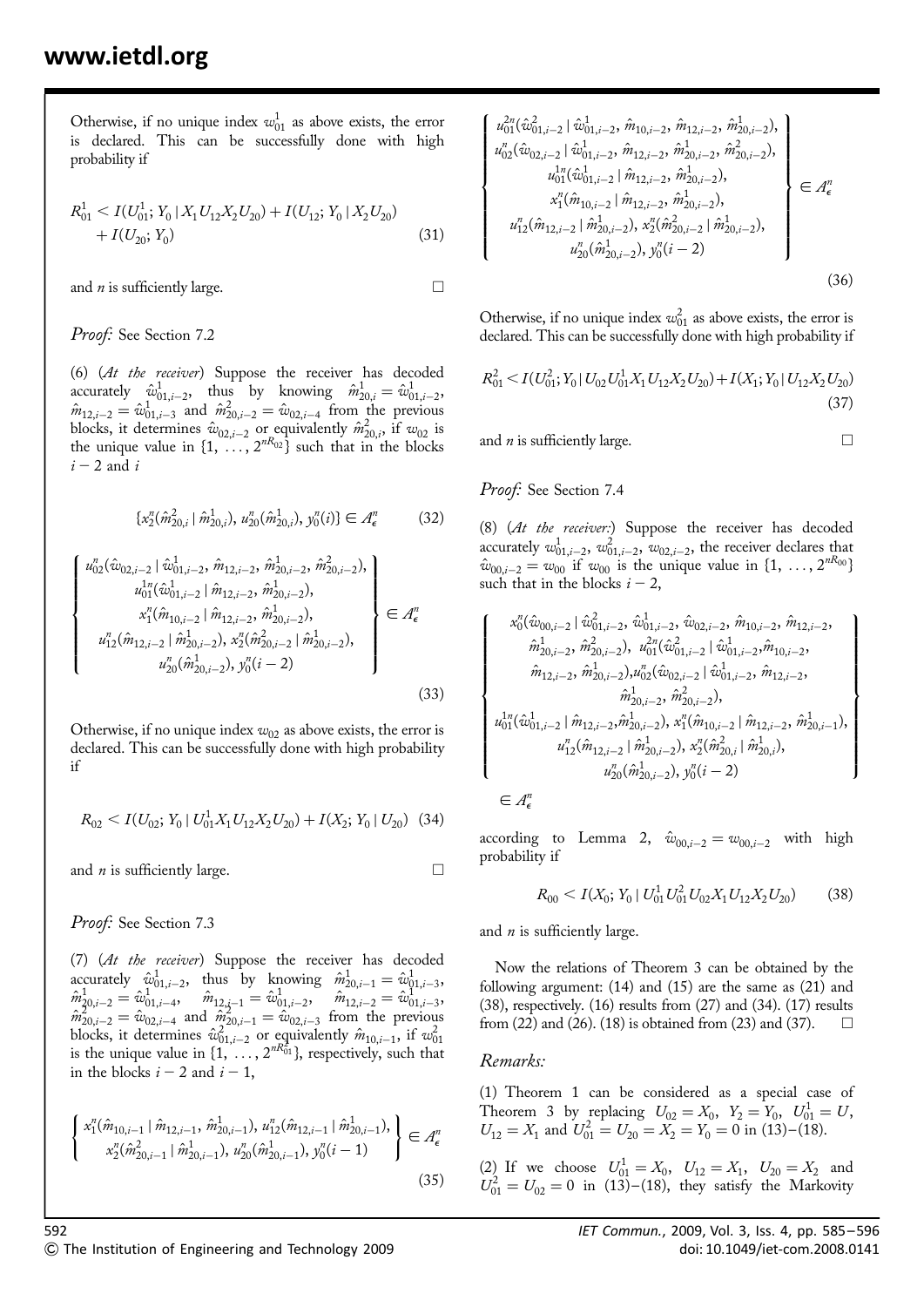criterion and the result of block Markov encoding for two relay networks, (12), [8, Theorem 3.2] is obtained. It shows the priority of Theorem 3 to Theorem 2 [13, Theorem 3], which does not contain the rate of [8, Theorem 3.2] in general. Moreover, in Theorem 3, we take advantage of sliding window decoding scheme that has less delay than backward decoding, which was used in [13]. In the backward decoding scheme, we should delay decoding operation until the last block is received.

(3) By comparing our strategy of partial decoding, by the method presented in  $[15]$ , it is seen that in our method there is some part of the decoded message by the first relay that is not decoded by the second relay. This case considers more general condition than the method of  $[15]$ , in which all parts of the message decoded by the second relay are also decoded by the first relay. Another preference of our method is using regular encoding-sliding window decoding strategy, which in general yields higher rates than random partitioning that was used in [15].

### 5 Conclusion

This paper presents a new achievable rate based on a partial decoding scheme for the two-level relay network. An application of regular encoding/sliding window decoding is presented to implement the proposed rate. The proposed partial decoding scheme is called comprehensive partial decoding scheme, because in this strategy, we consider all possible states of partial decoding that can occur in a twolevel relay network, as shown in Fig. 4. In this way, the common and private parts of the message transmitted by the source are specified to be decoded by the appropriate relays; moreover, the second relay can decode part of the transmitted message by the first relay. In the proof of Theorem 3, we take advantage of regular encoding/sliding window decoding scheme that has superiorities to regular encoding/backward decoding and irregular encoding/ random partitioning, in having less delay and yielding higher rates, respectively. It is shown that the proposed rate includes previously presented rates based on decode-andforward and partial decode-and-forward strategy.

### 6 Acknowledgments

This work was supported by Iranian National Science Foundation (INSF) under contract no. 84,5193-2006 and International Telecommunication Research Center (ITRC) under contract no. 500/1892.

### 7 References

[1] VAN DER MEULEN E.C.: 'Three terminal communication channels', Adv. Appl. Probab., 1971, 3, pp. 120-154

[2] COVER T.M., EL GAMAL A.: 'Capacity theorems for the relay channel', IEEE Trans. Inf. Theory, 1979, IT-25, (5), pp. 572–584 [3] EL GAMAL A., AREF M.: 'The capacity of the semideterministic relay channel', IEEE Trans. Inf. Theory, 1982, IT-28, (3), p. 536

[4] AREF M.R.: 'Information flow in relay networks', PhD Thesis, Stanford University, Stanford, CA, 1980

[5] EL GAMAL A., ZAHEDI S.: 'Capacity of relay channels with orthogonal components', IEEE Trans. Inf. Theory, 2005, 51, (5), pp. 1815– 1817

[6] GUPTA P., KUMAR P.R.: 'Towards an information theory of large networks: an achievable rate region', IEEE Trans. Inf. Theory, 2003, 49, (8), pp. 1877– 1894

[7] XIE L.L., KUMAR P.R.: 'A network information theory for wireless communication: scaling laws and optimal operation', IEEE Trans. Inf. Theory, 2004, 50, (5), pp. 748– 767

[8] XIE L.L., KUMAR P.R.: 'An achievable rate for the multiplelevel relay channel', IEEE Trans. Inf. Theory, 2005, 51, (4), pp. 1348– 1358

[9] KRAMER G., GASTPAR M., GUPTA P.: 'Capacity theorems for wireless relay channels'. Proc. 41st Annu. Allerton Conf. Commun., Control, Computing, Monticello, IL, October 2003, pp. 1074– 1083

[10] KRAMER G., GASTPAR M., GUPTA P.: 'Cooperative strategies and capacity theorems for relay networks', IEEE Trans. Inf. Theory, 2005, 51, (9), pp. 3037– 3063

[11] RAZAGHI P., YU W.: 'Parity forwarding for multiple-relay networks'. Proc. IEEE Int. Symp. Inf. Theory, Seattle, WA, 9– 14 July 2006, pp. 1678– 1682

[12] RAZAGHI P., YU W.: 'A structured generalization of decodeand-forward for the multiple relay network'. Proc. IEEE Int. Symp. Inf. Theory, Nice, France, 24-29 June 2007, pp. 271– 275

[13] GHABELI L., AREF M.R.: 'A new achievable rate and the capacity of a class of semi-deterministic relay networks'. Proc. IEEE Int. Symp. Inf. Theory, Nice, France, 24 – 29 June 2007, pp. 281– 285

[14] GHABELI L., AREF M.R.: 'A new achievable rate and the capacity of some classes of multilevel relay network', EURASIP J. Wirel. Commun. Netw., 2008, 8, (3),

[15] ROST P., FETTWEIS G.: 'Analysis of a mixed strategy for multiple relay networks', IEEE Trans. Inf. Theory., 2009, 55, (1), pp. 174– 189

[16] COVER T.M., THOMAS J.A.: 'Elements of information theory' (Wiley, 2006, 2nd edn.)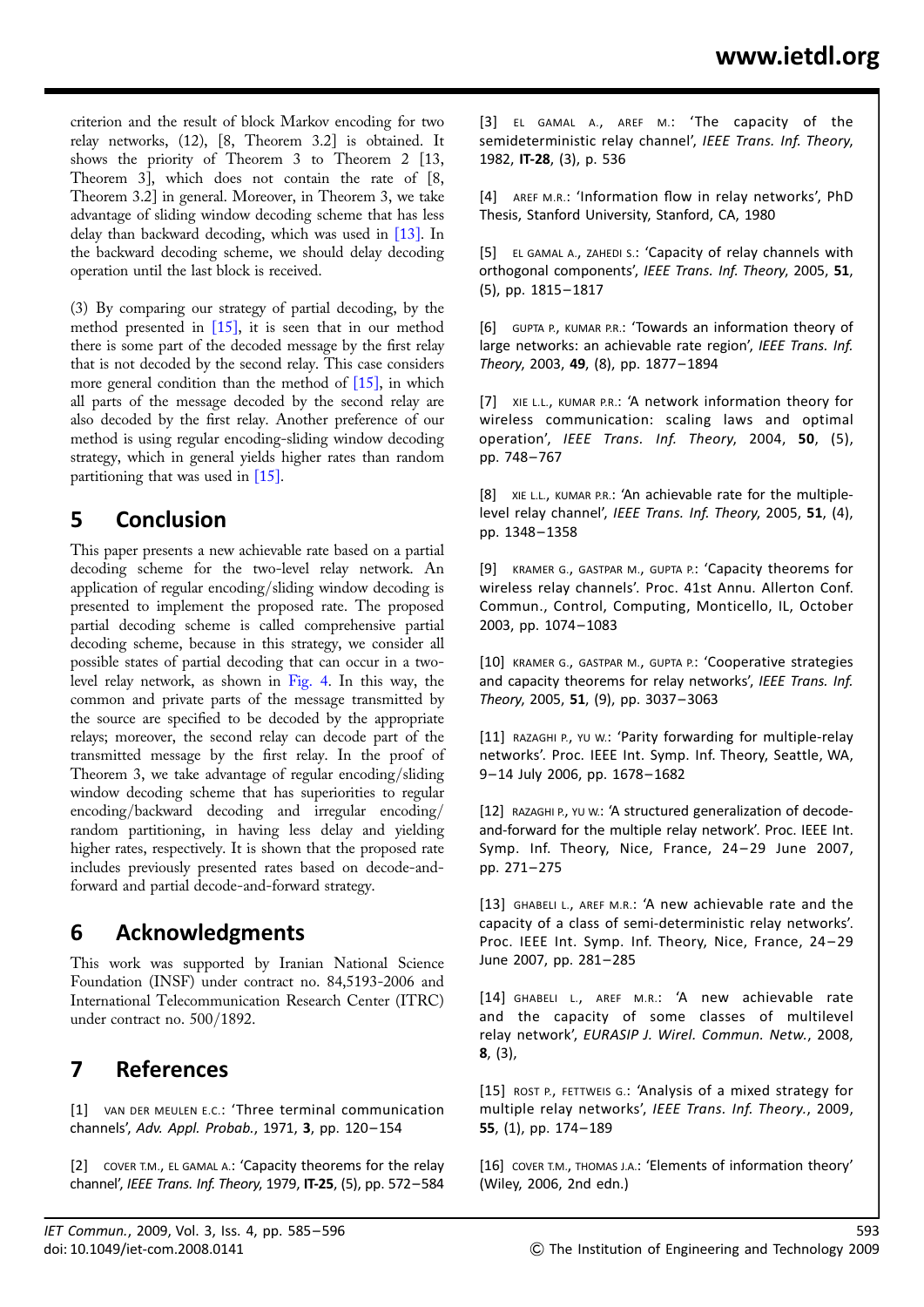#### 8 Appendixes

### 8.1 Proof of (26)

Let

$$
\mathcal{W}_{2,0}(i) := \{w_{01}^1 \in \{1, \ldots, 2^{nR_{01}^1}\}: w_{01}^1 \text{ satisfies (24)}\}
$$

$$
\mathcal{W}_{2,1}(i) := \{w_{01}^1 \in \{1, \ldots, 2^{nR_{01}^1}\}: w_{01}^1 \text{ satisfies (25)}\}
$$

$$
\mathcal{W}_2(i) := \mathcal{W}_{2,0}(i) \cap \mathcal{W}_{2,1}(i)
$$

Then, the probability that some decoding error is made at this step is

$$
P_{e_2} := Pr(w_{01,i-1}^1 \notin W_2(i) \text{ or some } w' \in W_2(i),
$$
  
but  $w' \neq w_{01,i-1}^1$   
 $< Pr(w_{01,i-1}^1 \notin W_2(i)) + Pr(\text{some } w' \in W_2(i),$  (39)

$$
but w' \neq w_{01,i-1}^1
$$
\n
$$
\tag{40}
$$

According to Lemma 1, it is concluded that

$$
Pr\left(w_{01,i-1}^1 \notin \mathcal{W}_2(i) \le \sum_{j=0}^1 Pr(w_{01,i-1}^1 \notin \mathcal{W}_{2,j}(i)\right) \le 2\epsilon
$$
\n(41)

and by considering (24), according to Lemma 3, based on the fact that  $U_{12}$  and  $X_2$  are conditionally independent given  $U_{20}$ , it is concluded that

$$
Pr(w' \in \mathcal{W}_{2,0}(i)) < 2^{-n(I(U_{12}; Y_2 | X_2 U_{20}) - 6\epsilon)} \tag{42}
$$

By considering (25), according to Lemma 3 and based on the fact that  $U_{01}^1$  and  $X_2$  are conditionally independent given  $(U_12, U_20)$ , it is concluded that

$$
Pr(w' \in \mathcal{W}_{2,1}(i)) < 2^{-n(I(U_{01}^1; Y_2 | U_{12} X_2 U_{20}) - 6\epsilon)} \tag{43}
$$

Hence

$$
Pr[\text{some } w' \in \mathcal{W}_2(i) \text{ but } w' \neq w_{01,i-1}^1]
$$
  
\n
$$
\leq \sum_{w' \in [1,2^{nR_{01}^1}]} Pr(w' \in \mathcal{W}_2(i))
$$
  
\n
$$
= \sum_{w' \neq w_{01,i-1} \atop w' \neq w_{01,i-2}} \prod_{j=0}^1 Pr(w' \in \mathcal{W}_{2,j}(i))
$$
(44)  
\n
$$
\int_{w' \neq w_{01,i-2}^1}^1 \sum_{j=0}^1 Pr(w' \in \mathcal{W}_{2,j}(i))
$$

$$
\leq (2^{nR_{01}^1} - 1)2^{-n(I(U_{01}^1; Y_2 | U_{12} X_2 U_{20}) + I(U_{12}; Y_2 | X_2 U_{20}) - 12\epsilon)} \n= (2^{nR_{01}^1} - 1)2^{-n(I(U_{01}^1 U_{12}; Y_2 | X_2 U_{20}) - 12\epsilon)}
$$
\n(45)

where (44) follows from the independence between the codewords of any two consecutive blocks, which is obtained from the independence between the codewords of any six consecutive blocks as considered in code construction. Equation (45) follows from (42) and (43).

For any  $R_{01}^1$  satisfying (26), by choosing  $\epsilon$  small enough, we can make *n* large enough such that for any  $\epsilon_1 > 0$ , we get (45) to be less than  $\epsilon_1$ . Hence, by (39) and (41),  $P_{e_2} \leq (2\epsilon + \epsilon_1)$ , which can be made arbitrarily small by letting  $n \to \infty$ .

### 8.2 Proof of (31) Let

$$
\mathcal{W}_{r1,0}(i) := \{w_{01}^1 \in \{1, \ldots, 2^{nR_{01}^1}\}: w_{01}^1 \text{ satisfies (28)}\}
$$
  

$$
\mathcal{W}_{r1,1}(i) := \{w_{01}^1 \in \{1, \ldots, 2^{nR_{01}^1}\}: w_{01}^1 \text{ satisfies (29)}\}
$$
  

$$
\mathcal{W}_{r1,2}(i) := \{w_{01}^1 \in \{1, \ldots, 2^{nR_{01}^1}\}: w_{01}^1 \text{ satisfies (30)}\}
$$
  

$$
\mathcal{W}_{r1}(i) := \mathcal{W}_{r1,0}(i) \cap \mathcal{W}_{r1,1}(i) \cap \mathcal{W}_{r1,2}(i)
$$

Then, the probability that some decoding error is made at this step is

$$
P_{e_{01}} := Pr(w_{01,i-2}^1 \notin \mathcal{W}_{r1}(i)
$$
  
or some  $w' \in \mathcal{W}_{r1}(i)$ , but  $w' \neq w_{01,i-2}^1$ ) (46)  

$$
< Pr(w_{01,i-2}^1 \notin \mathcal{W}_{r1}(i))
$$

$$
+ Pr(\text{some } w' \in \mathcal{W}_{r1}(i), \text{ but } w' \neq w_{01,i-2}^1) \quad (47)
$$

According to Lemma 1, it is concluded that

$$
Pr\left(w_{01,i-2}^1 \notin \mathcal{W}_{r1}(i) \le \sum_{j=0}^2 Pr(w_{01,i-2}^1 \notin \mathcal{W}_{r1,j}(i))\right) \le 3\epsilon
$$
\n(48)

By considering (29), according to Lemma 2, it is concluded that

$$
Pr(w' \in \mathcal{W}_{r1,0}(i)) < 2^{-n(I(U_{20}; Y_0) - 6\epsilon)} \tag{49}
$$

By considering (29), according to Lemma 3 and based on the fact that  $U_{12}$  and  $X_2$  are conditionally independent given  $U_{20}$ , it is concluded that

$$
Pr(w' \in \mathcal{W}_{r1,1}(i)) < 2^{-n(I(U_{12}; Y_0 | X_2 U_{20}) - 6\epsilon)} \tag{50}
$$

By considering (30), according to Lemma 3 and based on the fact that  $U_{01}^1$  and  $(X_1, X_2)$  are conditionally independent given  $(U_{12}, U_{20})$ , it is concluded that

$$
Pr(w' \in \mathcal{W}_{r1,2}(i)) < 2^{-n(I(U_{01}^1; Y_0 | X_1 U_{12} X_2 U_{20}) - 6\epsilon)} \tag{51}
$$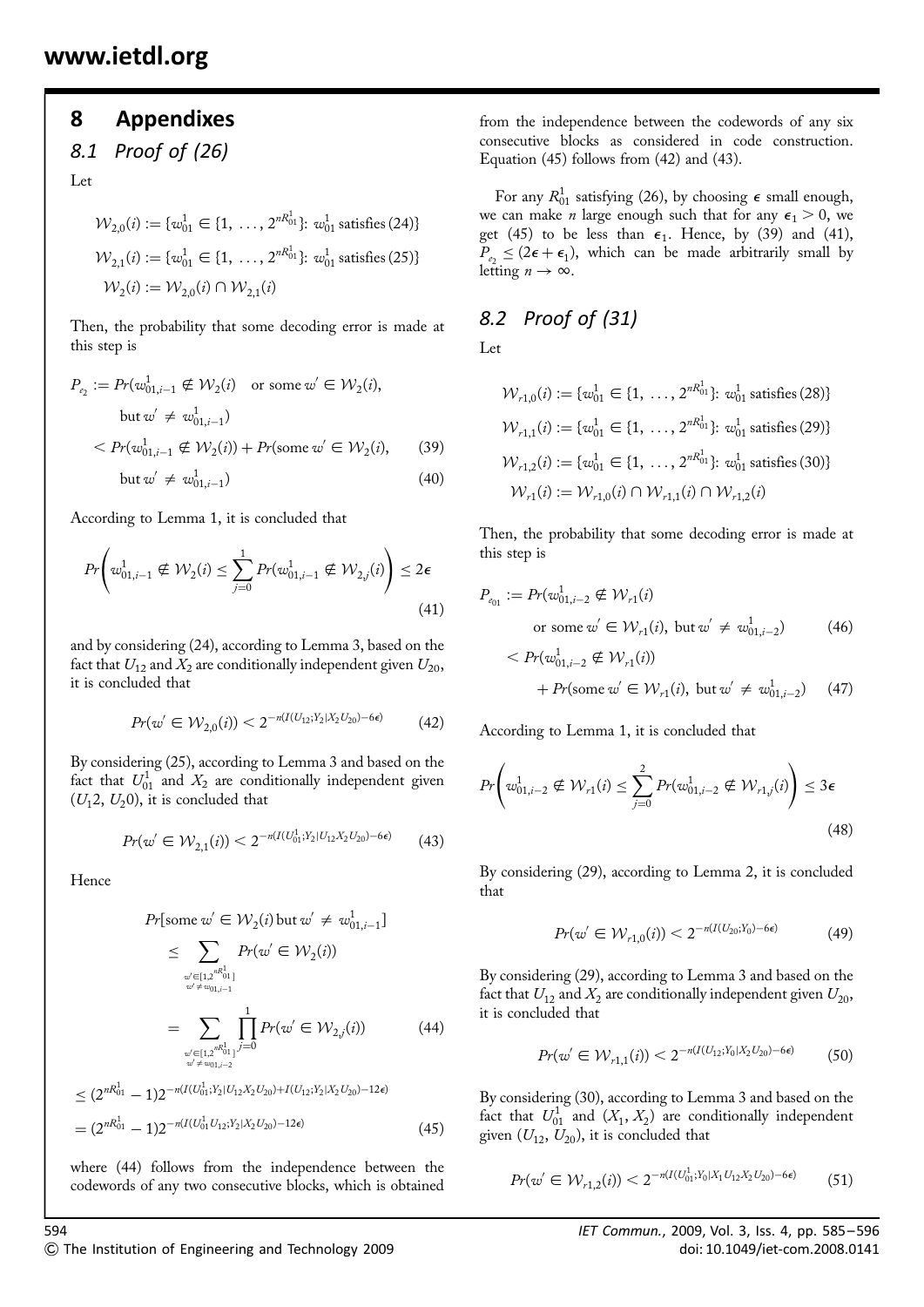Hence,

$$
Pr[\text{some } w' \in \mathcal{W}_{r1}(i) \text{ but } w' \neq w_{01,i-2}^1]
$$
  
\n
$$
\leq \sum_{w' \in [1,2^{nR_{01}^1}] \atop w' \neq w_{01,i-2}} Pr(w' \in \mathcal{W}_{r1}(i))
$$
  
\n
$$
= \sum_{w' \in [1,2^{nR_{01}^1}] \atop w' \neq w_{01,i-2}} \prod_{j=0}^2 Pr(w' \in \mathcal{W}_{r1,j}(i))
$$
(52)  
\n
$$
\leq (2^{nR_{01}^1} - 1)
$$
  
\n
$$
\times 2^{-n(I(U_{01}^1; Y_0 | X_1 U_{12} X_2 U_{20}) + I(U_{12}; Y_0 | X_2 U_{20}) + I(U_{20}; Y_0) - 18\epsilon)}
$$
(53)

where (52) follows from the independence between the codewords of any three consecutive blocks, which is obtained from the independence between the codewords of any six consecutive blocks as considered in code construction.  $(53)$  follows from  $(49)$ ,  $(50)$  and  $(51)$ .

For any  $R_{01}^1$  satisfying (31), by choosing  $\epsilon$  small enough, we can make *n* large enough such that for any  $\epsilon_1 > 0$ , we get (53) to be less than  $\epsilon_1$ . Hence, by (46) and (48),  $P_{e_{01}} \leq (3\epsilon + \epsilon_1)$ , which can be made arbitrarily small by letting  $n \to \infty$ .

### 8.3 Proof of (34)

Let

$$
\mathcal{W}_{r2,0}(i) := \{w_{02} \in \{1, \ldots, 2^{nR_{02}}\}: w_{02} \text{ satisfies (32)}\}
$$

$$
\mathcal{W}_{r2,1}(i) := \{w_{02} \in \{1, \ldots, 2^{nR_{02}}\}: w_{02} \text{ satisfies (33)}\}
$$

$$
\mathcal{W}_{r2}(i) := \mathcal{W}_{r2,0}(i) \cap \mathcal{W}_{r2,1}(i)
$$

Then, the probability that some decoding error is made at the receiver in some block  $i \in \{1, ..., B\}$  is

$$
P_{e_{02}} := Pr(w_{02,i-2} \notin \mathcal{W}_{r2}(i) \text{ or some}
$$
  

$$
w' \in \mathcal{W}_{r2}(i), \text{ but } w' \neq w_{02,i-2})
$$
 (54)

$$
\langle Pr(w_{02,i-2} \notin W_{r2}(i))
$$
  
+ 
$$
Pr(\text{some } w' \in W_{r2}(i), \text{ but } w' \neq w_{02,i-2})
$$
 (55)

According to Lemma 1, it is concluded that

$$
Pr(w_{02,i-2} \notin \mathcal{W}_{r2}(i) \le \sum_{j=0}^{1} Pr(w_{02,i-2} \notin \mathcal{W}_{r2,j}(i)) \le 2\epsilon
$$
\n(56)

By considering (32), according to Lemma 2, it is concluded that

$$
Pr(w' \in \mathcal{W}_{r2,0}(i)) < 2^{-n(I(X_2;Y_0|U_{20}) - 6\epsilon)} \tag{57}
$$

By considering (33), according to Lemma 3 and based on the fact  $U_{02}$  and  $X_1$  are conditionally independent given  $(U_{01}^1, X_2, U_{20})$ , it is concluded that

$$
Pr(w' \in \mathcal{W}_{r2,1}(i)) < 2^{-n(I(U_{02};Y_0|U_{01}^1 X_1 U_{12} X_2 U_{20}) - 6\epsilon)} \tag{58}
$$

Hence,

$$
Pr[\text{some } w' \in W_{r2}(i) \text{ but } w' \neq w_{02,i-2}]
$$
\n
$$
\leq \sum_{w' \in [1,2^{nR_{02}}]} Pr(w' \in W_{r2}(i))
$$
\n
$$
= \sum_{w' \in [1,2^{nR_{02}}]} \prod_{j=0}^{1} Pr(w' \in W_{r2,j}(i))
$$
\n
$$
\leq (2^{nR_{02}} - 1)
$$
\n
$$
\times 2^{-n(I(U_{02}; Y_0 | U_{01} X_1 X_2 U_{20}) + I(X_2; Y_0 | U_{20}) - 12\epsilon)} \tag{60}
$$

where (59) follows from the independence between the codewords of any three consecutive blocks, which is obtained from the independence between the codewords of any six consecutive blocks as considered in code construction. Equation (60) follows from (57) and (58).

For any  $R_{02}$  satisfying (34), by choosing  $\epsilon$  small enough, we can make *n* large enough such that for any  $\epsilon_1 > 0$ , we get (60) to be less than  $\epsilon_1$ . Hence, by (54) and (56),  $P_{\epsilon_{02}} \leq (2\epsilon + \epsilon_1)$ , which can be made arbitrarily small by letting  $n \to \infty$ .

### 8.4 Proof of (37)

Let

$$
\mathcal{W}_{r3,0}(i) := \{w_{01}^2 \in \{1, \ldots, 2^{nR_{02}}\}: w_{01}^2 \text{ satisfies (35)}\}
$$

$$
\mathcal{W}_{r3,1}(i) := \{w_{01}^2 \in \{1, \ldots, 2^{nR_{02}}\}: w_{01}^2 \text{ satisfies (36)}\}
$$

$$
\mathcal{W}_{r3}(i) := \mathcal{W}_{r3,0}(i) \cap \mathcal{W}_{r2,1}(i)
$$

Then, the probability that some decoding error is made at the receiver in some block  $i \in \{1, ..., B\}$  is

$$
P_{e_{03}} := Pr(w_{01,i-2}^2 \notin \mathcal{W}_{r3}(i) \text{ or some } w' \in \mathcal{W}_{r3}(i),
$$
  
\nbut  $w' \neq w_{01,i-2}^2$   
\n $< Pr(w_{01,i-2}^2 \notin \mathcal{W}_{r3}(i)) + Pr(\text{some } w' \in \mathcal{W}_{r3}(i),$   
\nbut  $w' \neq w_{01,i-2}^2$  (61)

According to Lemma 1, it is concluded that

$$
Pr\left(w_{01,i-2}^2 \notin \mathcal{W}_{r3}(i) \le \sum_{j=0}^1 Pr(w_{01,i-2}^2 \notin \mathcal{W}_{r3,j}(i)\right) \le 2\epsilon
$$
\n(62)